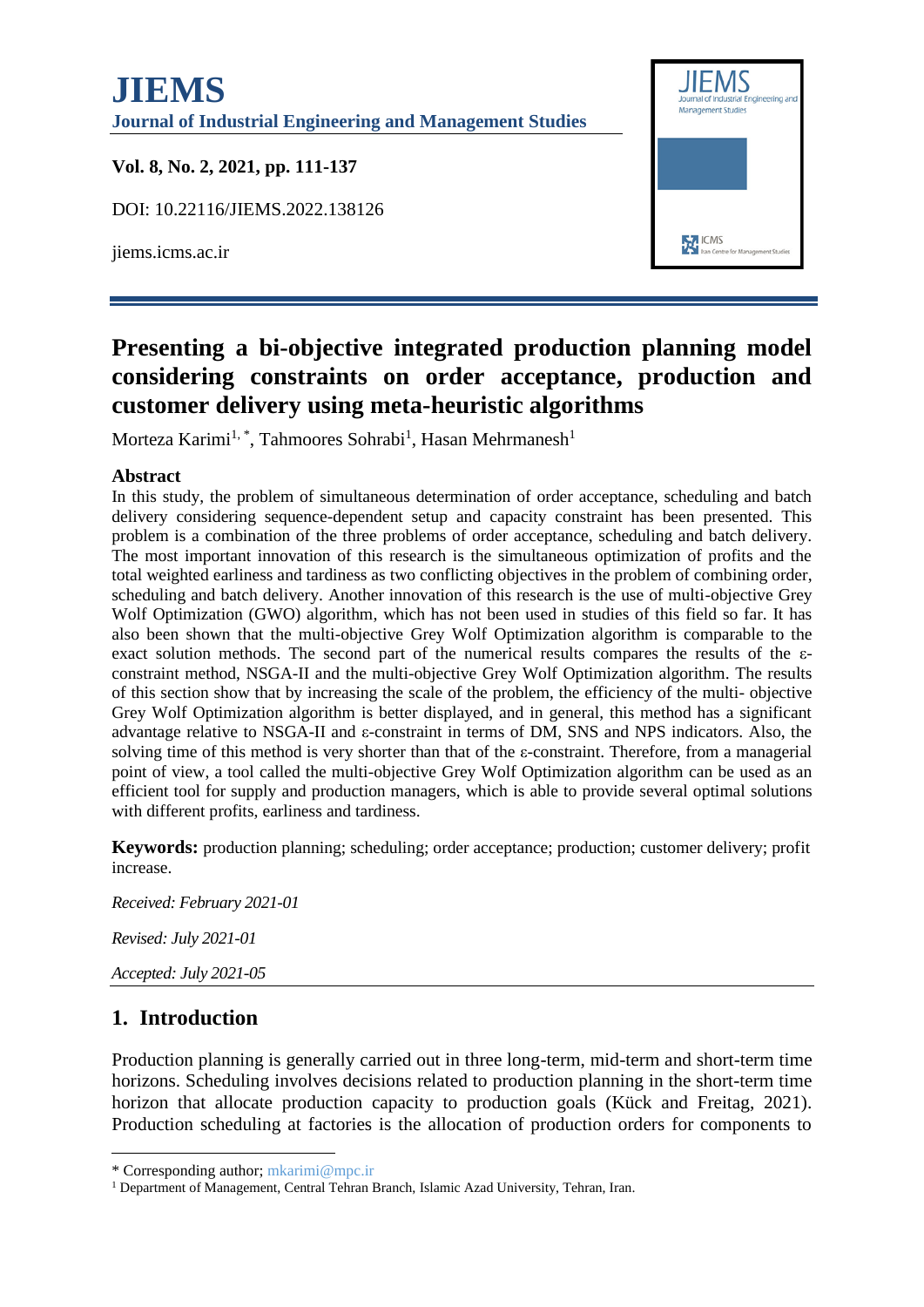resources on the different production lines (Satyro et al. 2021). Due to a variety of domainspecific constraints, computer-aided scheduling of the production at factories is a difficult task. Different types of production methods, such as single item manufacturing, batch production, mass production, continuous production etc (Okpoti and Jeong, 2021). Its output is the precise determination of what product, when, and on what machine will be processed. In other words, the scheduling problem determines the exact start and end time of all tasks and their sequence on each machine. This classic problem has been of great interest to researchers over the past decades due to its many applications in manufacturing and service units (Mokhtari, 2015). In this study, the objective of the problem is to determine the order basket and the optimal sequence of jobs, assigning jobs to batches and delivering batches to customers so that the organization's profit is maximized. Each order can be sent to the customer immediately after processing, meaning that a batch can only include one job. In this case, the delivery cost increases significantly. It can also stay in the system to be sent along with the next job or jobs. In this case, its maintenance cost and flow time increase (Ou et al, 2015). Therefore, the approach of the problem of selection and scheduling and batch delivery is creating a balance between the cost of maintaining the order in the system until the completion of the batch (maintenance, delay, etc.) and the delivery costs dependent on batchsize. Sometimes the sequence of jobs can be changed so that two or more jobs are placed in a sequence and sent in a single batch.

The basic assumption in this problem is that there is not enough capacity to process all the orders received, and the producer has to choose from a number of demands. There are two main approaches to order acceptance and scheduling: In the first approach, the production system is penalized for not accepting each order, so the objective function in these problems will be to minimize the total cost and increase the organization's profit. The innovation of this research is the simultaneous optimization of profits and the total weighted earliness and tardiness as two conflicting objectives in the combined problem of order, scheduling and batch delivery. In general, four cost categories can be identified in this production system: production cost, sequence-dependent setup cost, maintenance cost, and batch delivery cost that depends on the number of batches sent and is independent of the number of orders inside the batch. Decision making on the delivery of products to customers, which is a short-term process, is one of the most important decisions of any production set along with the issues of supply and production. One of the delivery approaches is batch delivery. The delivery process is always done after the production process, so the delivery policies are always affected by the production schedule. On the other hand, in cases where it is required to comply with the due date set by the customer, it is necessary that the production schedule be coordinated with the delivery requirements. Therefore, the production and delivery decisions are completely interdependent and it is better to investigate these two problems simultaneously and as integrated. Considering the scheduling problem in production and the approach of batch delivery in the delivery problem, the integrated problem will include the simultaneous determination of scheduling and batch delivery. The approach of the problem of scheduling and batch delivery is creating a balance between the cost of maintaining the order in the system until the completion of the batch (maintenance, delay, etc.) and the delivery costs dependent on batch-size. Sometimes the sequence of jobs can be changed so that two or more jobs are placed in a sequence and sent in a single batch to minimize the maintenance costs in the inventory system. One of the important assumptions that exist in most studies in the field of scheduling and batch delivery is that only products that belong to a customer can be included in a batch.

The basic assumption in this problem is that there is not enough capacity to process all the orders received, and the producer has to choose from a number of demands. There are two main approaches to scheduling and order acceptance: In the first approach, the production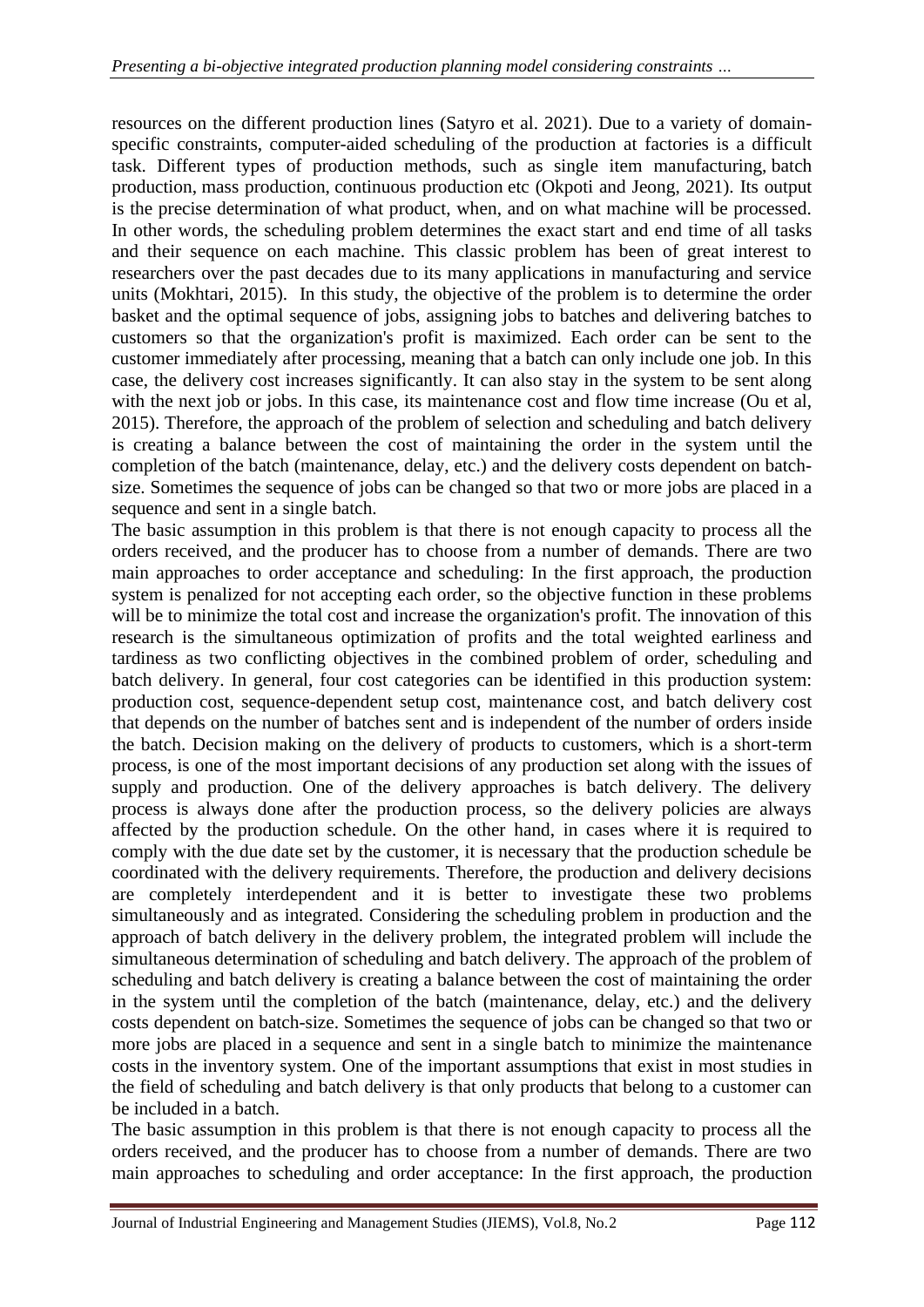system is penalized for not accepting each order, so the objective function in these problems will be to minimize the total cost. In the second approach, the production system earns income by accepting each order, so the objective function in these problems is to make more profit, which is obtained from the difference between income and costs. The main idea of this research is to present an integrated problem in order to simultaneously determine the accepted orders for production and determine the sequence of production and delivery of orders to the customers with batch delivery approach. In the problem under study, a number of orders are sent to the production system by several customers. The manufacturer wants to accept the best orders for production according to the available capacity and considering the income of each order and costs (including the production cost of each order, the maintenance cost of each order, sequence-dependent setup cost and delivery cost). The sequence of production, product allocation to batches, and delivery time of batches must be determined simultaneously.

According to the studies conducted so far, the integrated approach of production scheduling, batch delivery and order acceptance has not been investigated. In this study, the problem of simultaneous determination of order acceptance, scheduling and batch delivery considering capacity constraint and sequence-dependent setup has been presented. This problem is a combination of the three problems of order acceptance, scheduling and batch delivery. The most important innovation of this research is the simultaneous optimization of profits and the total weighted earliness and tardiness as two conflicting objectives in the problem of combining order, scheduling and batch delivery. Another innovation of this research is the use of multi-objective Grey Wolf Optimization algorithm, which has not been used in studies of this field so far. This algorithm was presented by Mirjalili et al. (2014) simulates the grey wolf pack hunting mechanism, including searching prey, tracking, encircling and then attacking. The Grey Wolf Optimizer is meta-heuristic evolutionary optimization algorithm.

The main research question is as follows: 1- How can the factory profit be increased according to batch delivery with the addition of the order acceptance approach? 2- How can the factory minimize the total weighted earliness and tardiness in the delivery of different orders?

According to the previous studies on the problem of order acceptance and scheduling (Iranpoor et al., 2014), adding the batch delivery problem to the above study, adding the order acceptance problem to the problem of scheduling and batch delivery (Jiang et al., 2017), providing an integrated model to examine the problem of simultaneous scheduling and batch delivery (Lu et al., 2011) with the addition of the order acceptance approach, examining the benefits of an integrated view of the problem using exact and meta-heuristic solutions, analyzing the problem, and achieving useful management results are considered as the innovations of this research. Reminder of the paper includes following issues: In the second and third sections, a review of the literature and mathematical model are presented respectively. The solution methods, in Section 4, and the numerical results, are presented in Section 5. Finally, the conclusion is presented in Section 6.

# **2. Literature review**

Scheduling problems with processing set restriction are presented with topics such as scheduling with processing set restriction, eligibility constraint as well as machines eligibility (Leung, 2015). Yumei et al. (2010) considered the problem of scheduling n independent tasks on m parallel machines with processing set restriction. Their objective was to minimize the maximum completion time. Low (2012) developed an algorithm for solving parallel machines scheduling problem with processing set restriction and the objective function of maximum completion time. In this problem, the processing time of all tasks was equal to one.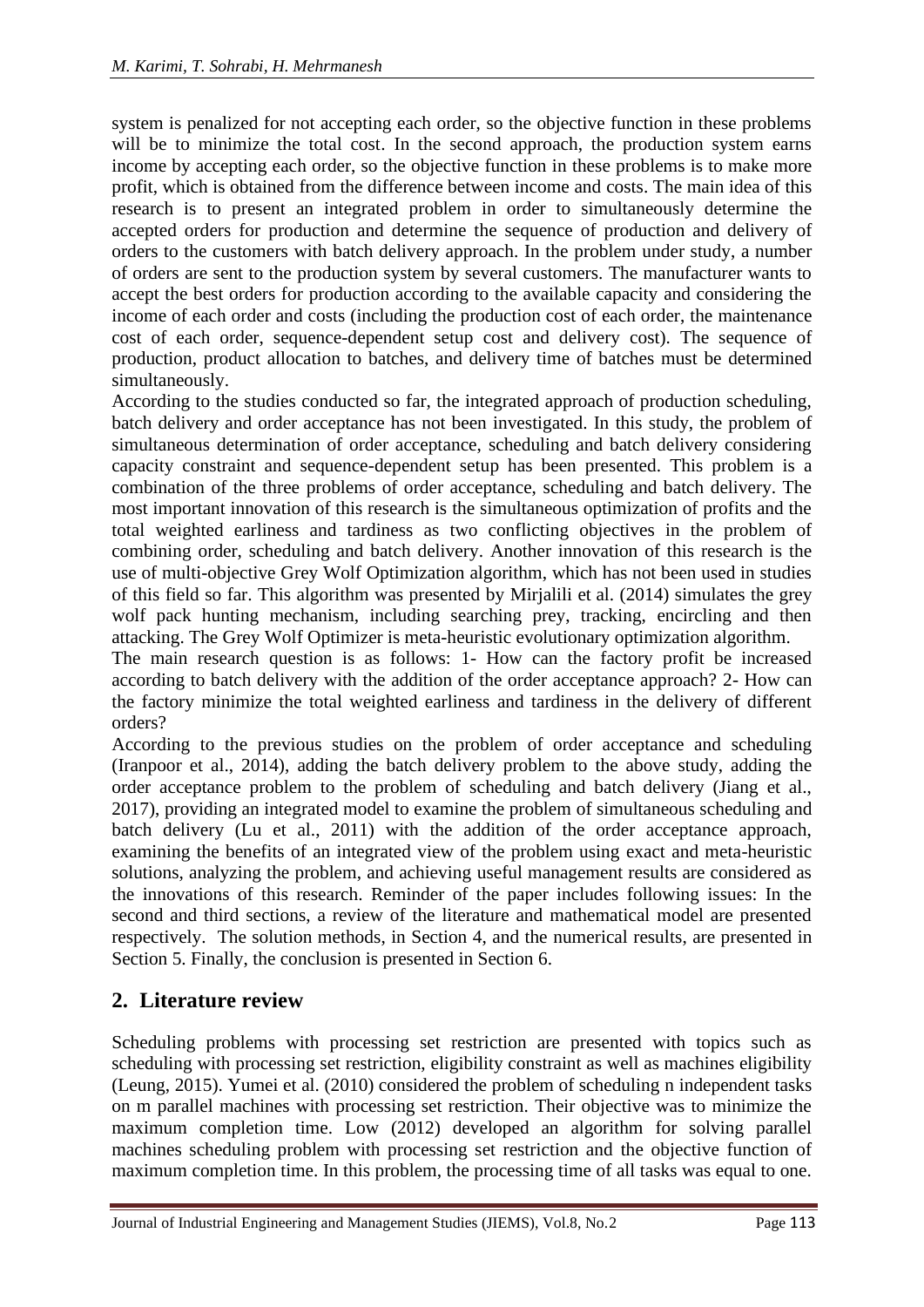He showed that when the number of available machines of this algorithm for each task is constrained to a fixed number, it will have the solving time of *O* (*n2 + mn*). Chung Lan Lee (2016) considered the parallel machines scheduling problem with tasks of the same length, so that each task can only be processed on a specific subset of machines. He presented effective methods for solving problems with the objective functions of minimizing the total tardiness, minimum delays, total completion time, number of delayed tasks, and maximum completion time.

Jiang et al (2017), studied the order acceptance and scheduling problem with batch delivery in a supply chain consisting of a manufacturer and a customer, in which the manufacturer could reject some of the orders sent by the customer and process other orders in parallel machines and then deliver them to the customer in batches. The objective was to minimize the total weighted maximum flow time of accepted orders and the total cost of order rejection and delivery. So to solve the model, they created two approximate algorithms for this NPhard problem.

Wang and Wang (2018), examined the order acceptance and scheduling problem in a twomachine flow shop environment and developed a bee colony meta-heuristic algorithm to solve the problem. The objective function of the problem was to maximize profits, which was obtained from the difference between income from accepted orders and the total weighted delay penalty.

Ramyar et al (2020), a bi-objective model is developed to deal with a supply chain including multiple suppliers, multiple manufacturers, and multiple customers, addressing a multi-site, multi-period, multi-product aggregate production planning (APP) problem. This bi-objective model aims to minimize the total cost of supply chain including inventory costs, manufacturing costs, work force costs, hiring, and firing costs, and maximize the minimum of suppliers' and producers' reliability by the considering probabilistic lead times, to improve the performance of the system and achieve a more reliable production plan.

Ayough and Khorshidvand (2019) presented a model for implementing a cellular manufacturing system. They main objective was minimizing the costs regarding a limited number of cells. Considering dynamic production times and uncertainty demands in designing cells were their main contributions. The quality of the two algorithms has been compared. The Simulated Annealing (SA) and Particle Swarm Optimization (PSO) algorithms have been used to solve their problem.

Dametew et al (2019), This study is conducted to developed innovative production planning and control strategies to manufacturing industries so as to improve production performance and competitiveness of basic metal sectors Though the study was conducted through field observation and questioner used as primary data and literature review on research articles, books, and electronic-sources which used as secondary data. While the questioner and filed observation data collection were done from two selected Ethiopian basic metal industries. Since the collected data were employed by both using descriptive and empirical analysis. Waste in the production process, poor plant layout systems, defective products, improper material requirement planning, deficiency on control and monitoring systems, insufficient inventory control, poor workflow strategies, null warehouse management systems, problems in information systems and information management strategies were investigated as the main challenges of developing the nation basic metal industries.

Ayough et al. (2020) presented a new job rotation scheduling and line-cell conversion problems. They investigated the effect of rotation frequency on flow time of a Seru system. Invasive weed optimization (IWO) has been used to solve their problem. Presenting improved IWO equipped with shake enforcement was their main contribution. The results show nonlinear behavior of flow time versus number of rotation periods. Also ability of presented method to generate clusters of equivalent solutions was shown.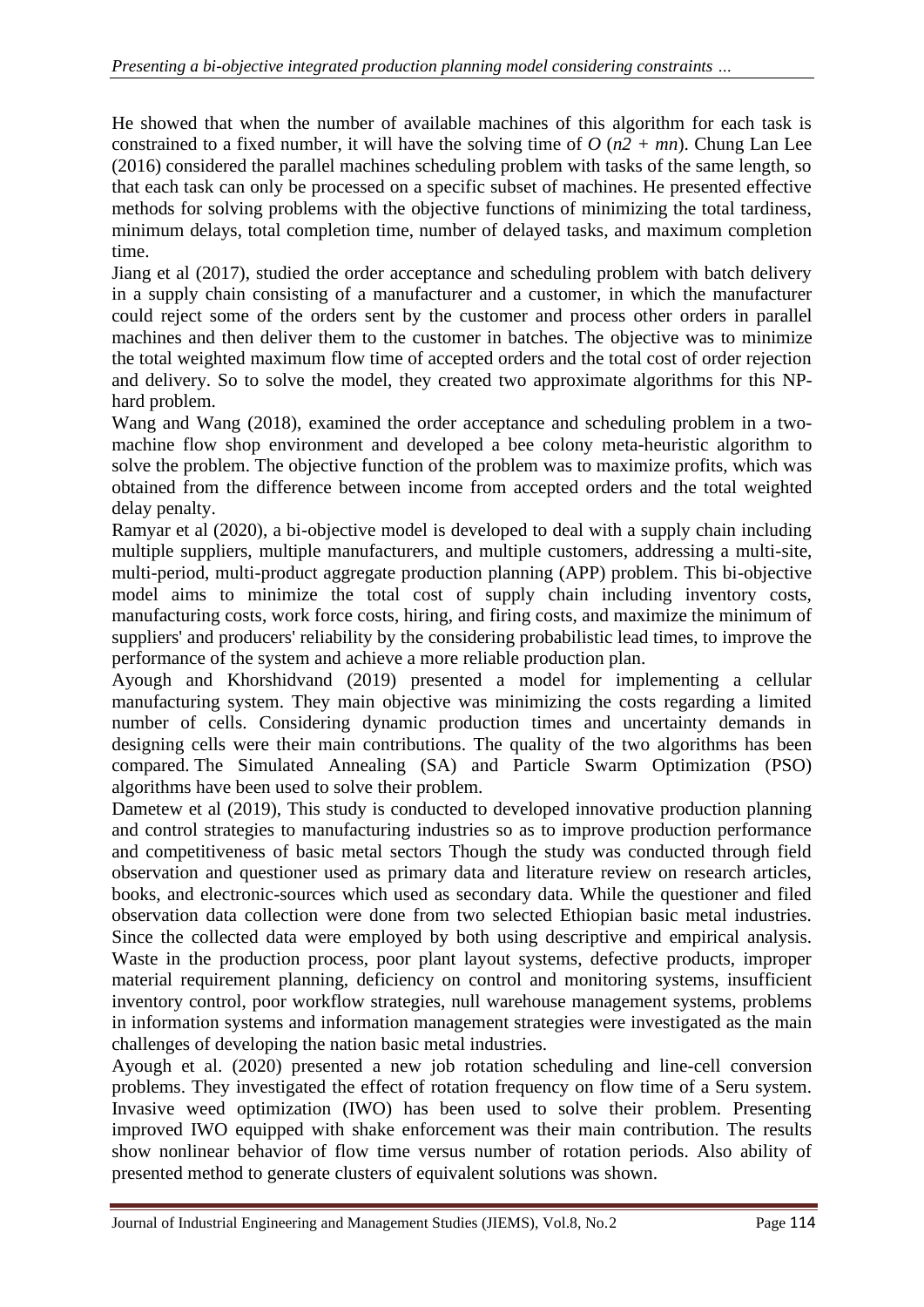Tirkolaee et al. (2020) presented a new production planning bi-objective model in manufacturing organization. Their main purposes were simultaneously minimizing the total cost of the production system and total energy consumption. The ε-constraint has been used to solve the proposed mathematical model exactly. The interactive fuzzy solution technique and a self-adaptive artificial fish swarm algorithm (SAAFSA) have been used to solve their problem. The results demonstrate the high efficiency of the proposed method in comparison with CPLEX solver in different problem instances.

Mgbemena et al (2020), this paper presented a tactical review approach to production constraints modeling. It discussed the theory of constraints (TOC) as a thinking process and continuous improvement strategy to curtail constraints in other to constantly increase the performance and efficiency of a system. It also x-rayed the working process of implementing the TOC concept which consists of five steps called "Process of On-Going Improvement". Furthermore, it talked about constraints programming and constraints-based models which were explained to some details. Finally, production constraints model formulation procedures for linear programming and non-linear programming scenarios were extensively discussed with reference to published literature as instances of production constraints modeling were also cited.

In reviewing the literature, some studies have examined the scheduling and batch delivery problem. Numerous studies have focused on order acceptance and scheduling problem. But so far, the three problems of scheduling, batch delivery, and order acceptance have not been studied simultaneously in a single framework. Therefore, the observed research gap is:

Due to the fact that the order acceptance and scheduling problem has been investigated, but batch delivery has not yet been considered in the concepts of production planning, which is the missing link in the chain of production to supply. Considering order selection for production and adding order acceptance problem to the scheduling and batch delivery problem has not been done in studies. An integrated model for simultaneous investigation of scheduling and batch delivery, with the addition of order acceptance approach has not been provided so far. According to the studies conducted, the integrated approach of production scheduling, batch delivery and order acceptance has not been done so far. In this study, the problem of simultaneous determination of order acceptance, scheduling and batch delivery with capacity constraint and sequence-dependent setup has been presented. This problem is a combination of the three problems of order acceptance, scheduling and batch delivery. The most important innovation of this research is the simultaneous optimization of profits and the total weighted earliness and tardiness as two conflicting objectives in the problem of combining order, scheduling and batch delivery. In this research, there are innovations in terms of presenting the model and solution method which will fill the identified research gap.

# **3. Mathematical model of the research**

In this research, by presenting a mathematical model in Marun Petrochemical Complex, according to the number of orders received for production, the selection of the order is done and regarding the received order, production planning is done in such a way as to maximize the organization's profit. In this study, the problem of designing a simultaneous scheduling, order acceptance and delivery model is considered regarding the capacity constraint, sequence-dependent setup and batch delivery approach, which this model is based on mixed integer linear programming (MILP).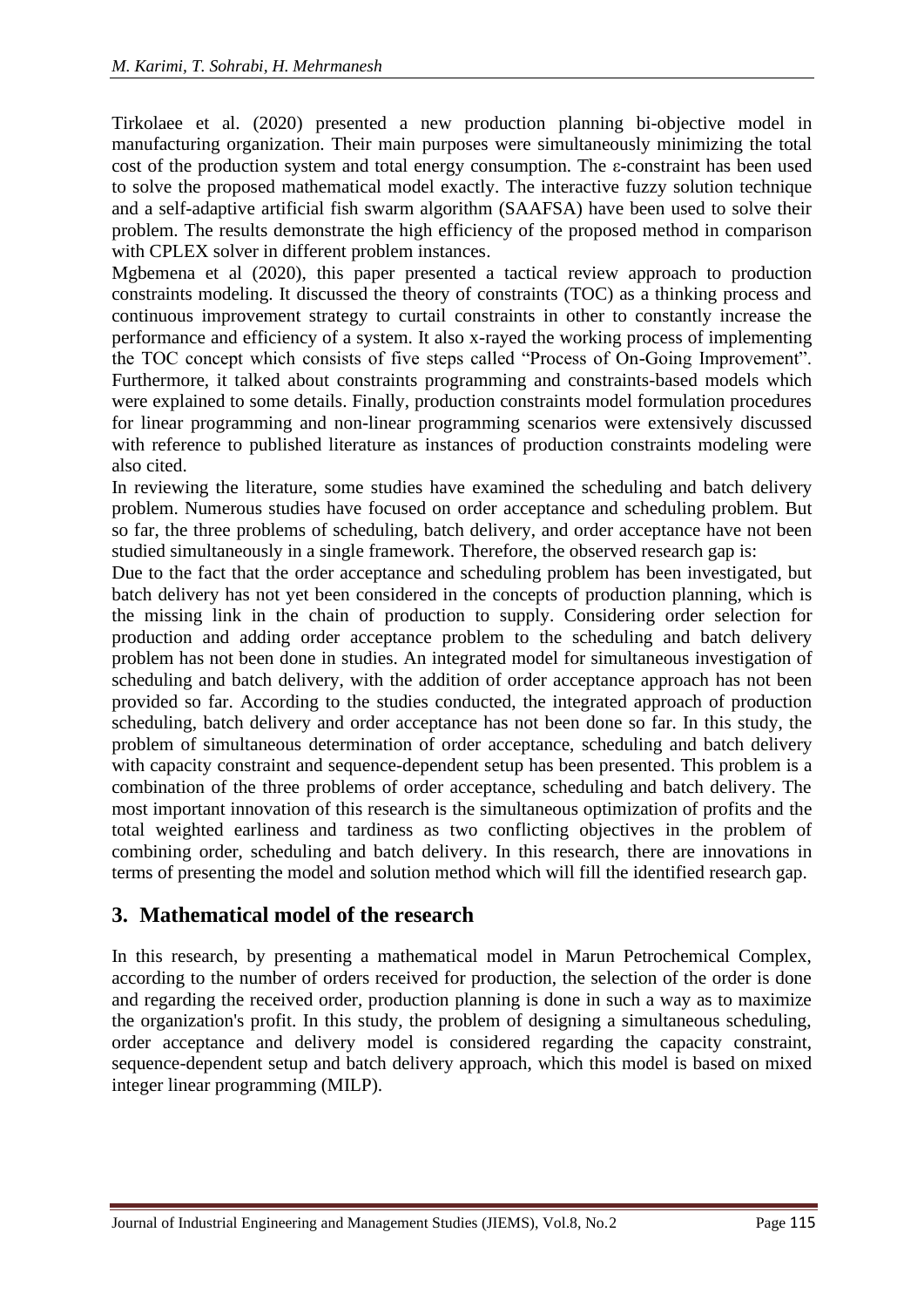# **3.1. Problem assumptions**

- Orders are received from customers (each order can include several goods that are produced).
- Each order can be sent directly to the customer after the production or after all orders of the customer are completed.
- In the short-term time period of T, the manufacturer wishes to select orders from the orders received that will maximize profits due to time constraint, system costs and earnings per order.
- Orders have a specific due date, and the company is penalized for earliness and tardiness from this due date.
- Only one order can be processed at each moment time and no order can be accepted in the decision-making system.
- Work interruption is not allowed.
- Prior to processing each order, setup is required which its duration is sequencedependent.
- The manufacturer is obliged to deliver orders to customers by the end of the period at the latest.
- Delivery of orders is done by the batch delivery approach.
- Batches have no capacity constraints.
- One or more orders are delivered to the customer each time.
- System costs include:
- Cost of production (processing)
- Cost of maintenance (the maintenance time is the difference between the time each order is delivered to the customer and its completion time)
- Cost of setup (it is considered as a multiple of setup time)
- Cost of delivery (depends on the number of batches formed)

The following indicators, parameters and variables are used in the model to describe the above model:

# **3.2. Sets**

- *I* Set of order  $i \in I$
- *J* Set of customer  $j \in J$
- *K* Set of batch  $k \in K$

# **3.3. Parameters**

| T                   | Time horizon                                                                  |
|---------------------|-------------------------------------------------------------------------------|
| $PC_i$              | Cost of producing order $i$                                                   |
| $\mathcal{SC}_{ii}$ | Cost of setting up order $i'$ , if order i is before it                       |
| $HC_i$              | Maintenance cost of order <i>i</i>                                            |
| $R_i$               | Sales revenue of order <i>i</i>                                               |
| $P_i$               | Processing time of order $i$                                                  |
| $DC_i$              | Cost of each delivery to customer j                                           |
| $O_{ij}$            | Equals to one if the order $i$ belongs to customer $j$ ; otherwise it is zero |
| $ST_{ii}$           | Time of setting up order $i'$ , if order $i$ is before it                     |
| due <sub>i</sub>    | Due date of order <i>i</i> from production stage to delivery stage            |
| $We_i$              | Earliness penalty in delivery of order i                                      |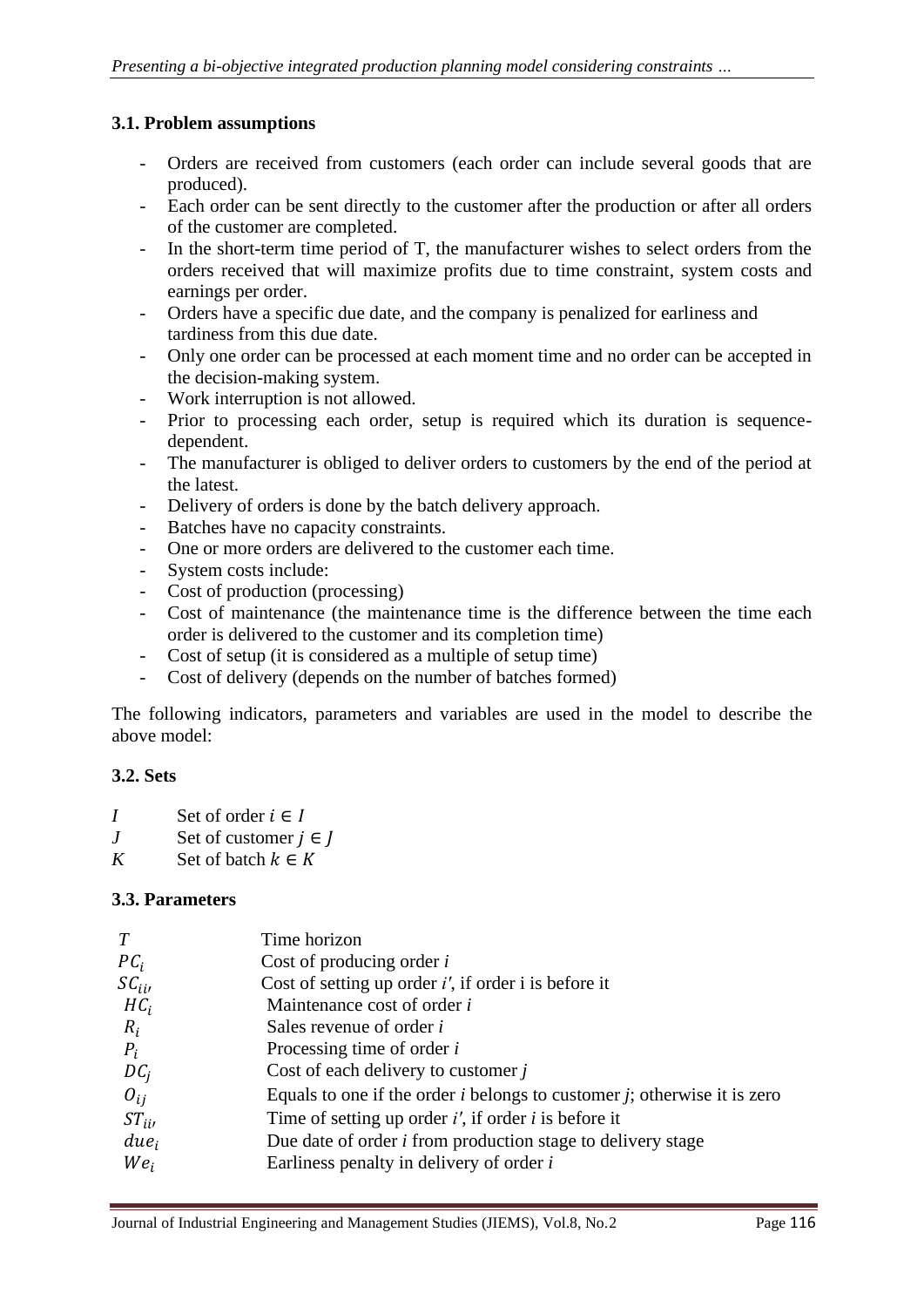Tardiness penalty in delivery of order *i*  $Wl_i$ 

#### **3.4. Variables**

| $S_i$      | Start time of order i                                                                      |
|------------|--------------------------------------------------------------------------------------------|
| $c_i$      | Completion time of order $i$                                                               |
| $del_i$    | Delivery time of order <i>i</i>                                                            |
| $c'_{k}$   | Completion time of batch $k$                                                               |
| $\alpha_i$ | Number of batches delivered to customer $j$                                                |
| $x_i$      | Equals to one if the order $i$ is accepted; otherwise it is zero                           |
| $z_{ik}$   | Equals to one if the order $i$ is allocated to batch $k$ ; otherwise it is zero            |
| $z_{jk}$   | Equals to one if the batch $k$ is allocated to customer $j$ ; otherwise it is<br>zero      |
| $y_{ii}$   | Equals to one if the order $i'$ is processed after the order $i$ ; otherwise it is<br>zero |
| $Tar_i$    | Tardiness in delivery of order i                                                           |
| $Erl_i$    | Earliness in delivery of order i                                                           |

The mathematical model of the problem is presented below:

$$
\begin{aligned} \text{Max } Z1 &= \sum_{i} (R_i - PC_i) \, x_i \, - \sum_{i} \sum_{i'} SC_{ii'} \, y_{ii'} \, - \sum_{i} (del_i - c_i) \, HC_i \, - \\ \sum_{j} DC_j \, \alpha_j & \text{Min } Z2 - \sum_{i} We, \, Frl_i + \sum_{i'} WL_i \, Tar_i \end{aligned} \tag{2}
$$

Min 
$$
Z2 = \sum_i We_i Erl_i + \sum_i Wl_i Tar_i
$$
 (2)

Subject to

\n
$$
c_{i} \leq T x_{i} \qquad \forall i \qquad (3)
$$
\n
$$
c_{i} = s_{i} + P_{i} \qquad \forall i \qquad (4)
$$
\n
$$
s_{i'} \geq c_{i} + S T_{ii'} y_{ii'} - M(1 - y_{ii'}) \qquad \forall i, \forall i' \qquad (5)
$$
\n
$$
\sum_{i} \sum_{j} \sum_{j} \left( \sum_{j} x_{ij} \right)^{i} \left( \sum_{j} x_{ij} \right)^{i} \qquad (6)
$$

$$
\sum_{i} \sum_{i'} y_{ii'} = \sum_{i} x_i - 1
$$
\n
$$
\sum_{i} y_{ii} \leq x_i
$$
\n(6)\n
$$
\forall i
$$
\n(7)

$$
\sum_{i'} y_{ii} \le x_i
$$
\n
$$
\forall i
$$
\n
$$
\forall i
$$
\n(7)

$$
\sum_{i}^{j} z_{ik} = x_i \qquad \forall i \qquad (9)
$$

$$
\sum_{k=1}^{k} z_{jk} = 1 \tag{10}
$$

$$
\sum_{i}^{j} z_{ik} O_{ij} \le M z_{jk} \qquad \qquad \forall j, \forall k \qquad (11)
$$

$$
\sum_{i}^{k} z_{ik} O_{ij} \ge -M z_{jk} \qquad \qquad \forall j, \forall k \qquad (12)
$$

$$
c'_{k} \ge c_{i} - M(1 - z_{ik}) \qquad \forall i, \forall k \qquad (13)
$$

$$
del_i \ge c'_k - M(1 - z_{ik}) \qquad \forall i, \forall k \qquad (14)
$$
  

$$
\alpha_j = \sum_k z_{jk} \qquad \qquad \forall J \qquad (15)
$$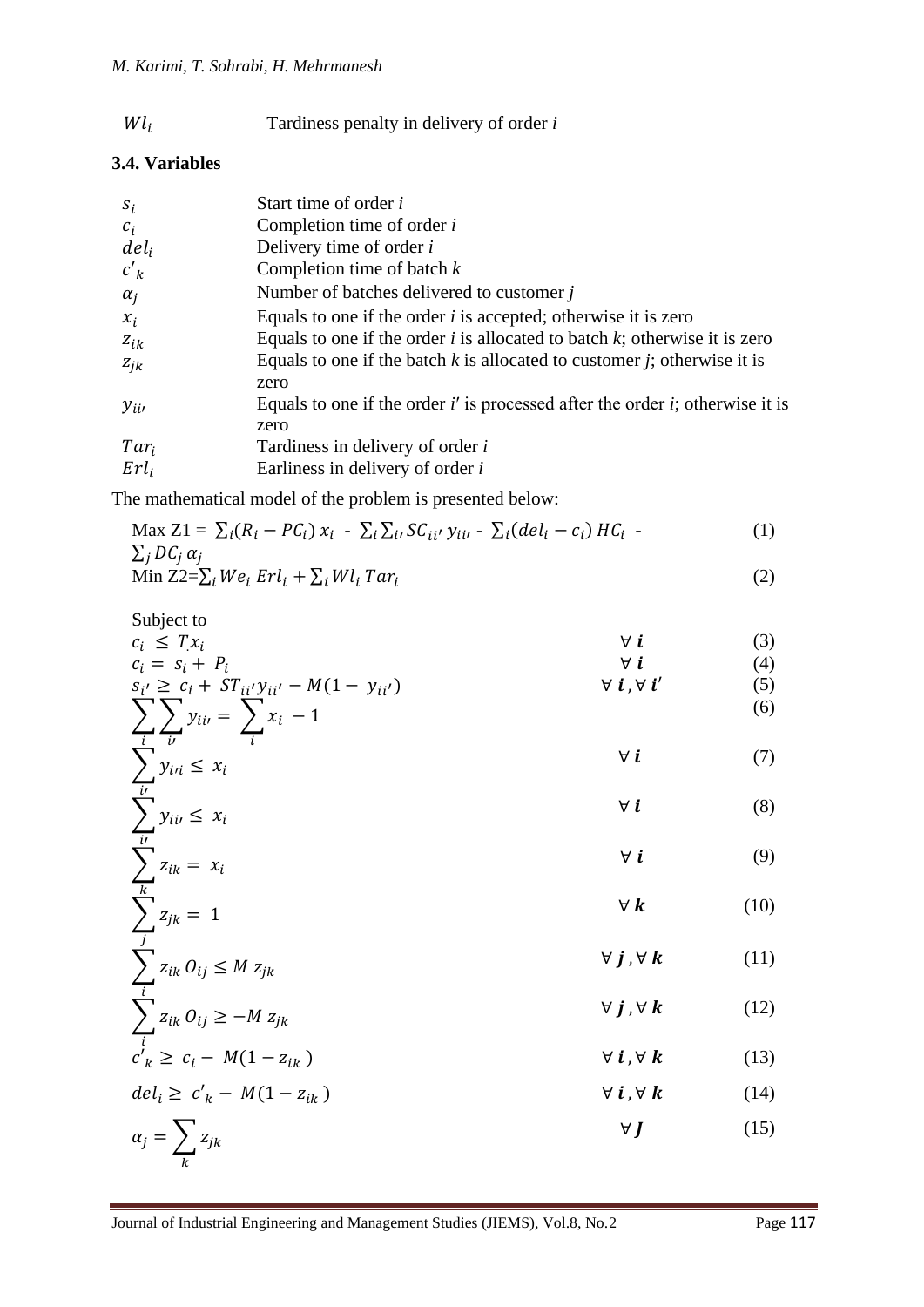| $Tar_i \geq del_i - due_i$ | (16) |
|----------------------------|------|
|                            |      |

$$
Erl_i \geq due_i - due_i \tag{17}
$$

 $c_i$ ,  $s_i$ ,  $c'_k \geq 0$   $\forall i, \forall j, \forall k, \forall i'$  (18)  $x_i$ , ,  $z_{ik}$ ,  $z_{jk}$ ,  $y_{ii}$ ,  $\in$  { 0 , 1}  $\alpha_i \in Integer$ 

First objective function1 (1) is to maximize the company's profit from the production of different orders. According to this relation, the profit is obtained from the difference in sales income and costs (maintenance, setup, production and delivery).

Second objective function (2) is to minimize the total weighted earliness and tardiness in the delivery of different orders.

Constraint (3) shows that if order *i* is accepted  $(x<sub>i</sub> = 1)$ , the order completion time must be before the end of the time horizon *T*. If order *i* is not accepted  $(x<sub>i</sub> = 0)$ , the completion time has no meaning and is considered zero. Constraint (4) shows that if the order i is accepted, the time to complete the order *i* is equal to the start time plus its processing time and if the order *i* is not accepted  $(x_i = 0)$  the start time is equal to the end time and is assumed to be zero same as the previous constraint. Constraint (5) shows that if the order *i′* is processed after the order i  $(y_{ii'} = 1)$ , the start time of order i' is at least equal to the completion time of order i plus the setup time of order *i'* and if order *i'* is not processed after order *i* ( $y_{ii'} = 0$ ), the constraint will be canceled. Constraint (6) states that the number of times the setup is performed is equal to the number of orders received except for the first task in which the setup is not performed. Constraint (7) indicates that if order *i* is accepted  $(x<sub>i</sub> = 1)$ , it certainly has a place in the production sequence, and if the order i is not accepted ( $x_i = 0$ ), it has no place in the production sequence. Constraint  $(8)$  indicates that if order  $i$ ' is accepted  $(x_i = 1)$ , it certainly has a place in the production sequence, and if the order *i*' is not accepted  $(x_i = 0)$ , it has no place in the production sequence. Constraint (9) shows that if order i is accepted  $(x_i = 1)$ , it must be allocated to a batch such as k and if order i is not accepted  $(x_i = 0)$ , it has no place in any delivery batch. Constraint (10) shows that each batch such as *k* can only contain the orders of one customer such as *j*. Constraints (11 and 12) state that only if batch *k* belongs to customer *j*, the orders such as *i* belonging to customer *j* can be allocated to batch *k*, and vice versa if orders such as *i* belonging to customer *j* are in batch *k*, then batch *k* will belong to customer *j*. Constraint (13) shows that the completion time of the batch *k* is at least equal to the time of completion of the last task inside the batch (provided that the batch k contains the order *i*). Constraint (14) shows that the delivery time of order i is at least equal to the completion time of batch *k*. (provided that the batch *k* contains the order *i)*. Constraint (15) represents the total number of batches delivered to customer *j*. Constraint (16) calculates the tardiness in delivery of each order. This tardiness is the amount of positive difference of the completion time of the order from its due date. Constraint (17) shows the earliness in order delivery. This earliness is the amount of positive difference of the due time from the completion time of the order. Constraint (18) shows the types of variables.

# **4. Solution methods**

# **4.1. ε-constraint Method**

One of the exact methods for obtaining Pareto optimal solutions is the ε-constraint method, which was first proposed by Aljedan (Goli et al. 2019). The main advantage of this method over other multi-objective optimization methods is its use for non-convex solution spaces because methods such as weighted sum of objectives lose their efficiency in non-convex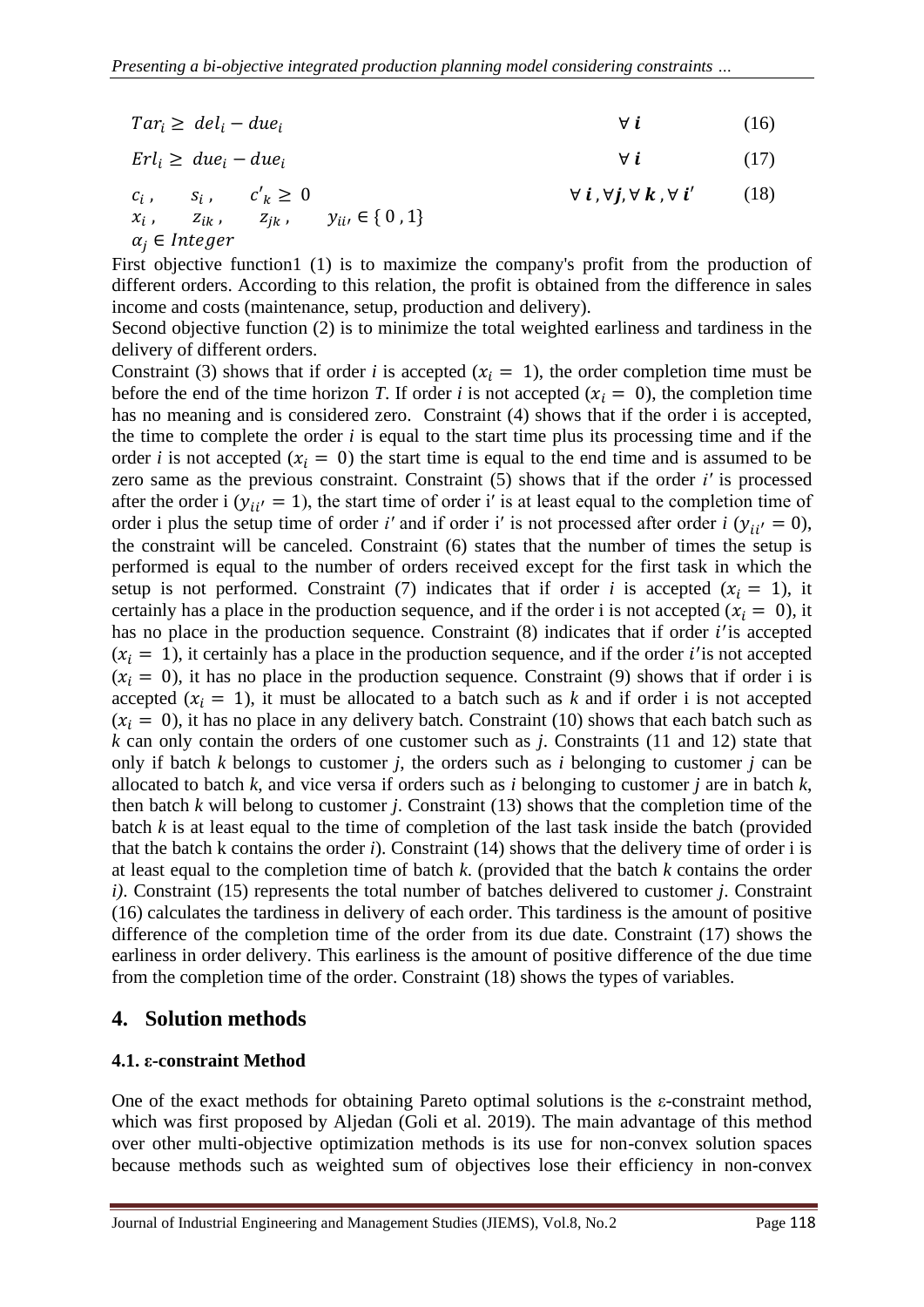spaces (Tirkolaee et al. 2020). Computational time of an algorithm is an important feature for its evaluation (Babaee Tirkolaee et al. 2019). Since one of the main weaknesses of algorithms based on exact search, including ε-constraint method, is their large computational time, it is obvious that using a meta-heuristic algorithm reduces the time significantly (Tirkolaee et al. 2019).

In this method, one of the objectives is optimized, provided that the highest acceptable limit is defined for other objectives in the form of constraints. Following mathematical display is for a two-objective problem:

Min f<sub>1</sub>(x)  
Subject to  

$$
f_2(x) \le \varepsilon_2
$$
  
 $x \in S$  (19)

By changing the right-side values of the new constraints  $\varepsilon_i$ , the Pareto front of the problem will be obtained. One of the major problems of the ε-constraint method is its high volume of calculations, because for each of the objective functions converted to a constraint (*p-1*), several different values of  $\varepsilon_i$  must be tested. One of the most common approaches to implementing the ε-constraint method is to first obtain the maximum and minimum of each of the objective functions without considering other objective functions in  $x \in S$  space. Then, using the values obtained from the previous step, the interval related to each of the objective functions is calculated. If the maximum and minimum values of the objective functions are called  $f_i^{max}$  and  $f_i^{min}$ , respectively, then the interval of each of them is calculated as follows:

$$
r_i = f_i^{max} - f_i^{min} \tag{20}
$$

The  $r_i$  interval is divided into  $q_i$  intervals. Then for  $\varepsilon_i$  in relation (3-15),  $q_i+1$  different values can be calculated from the following formula.

$$
\varepsilon_i^k = f_i^{max} - \frac{r_i}{q_i} \times k \qquad k = 0, 1, \dots, q_i \tag{21}
$$

In the above relation, k represents the number of the new point related to  $\varepsilon_i$ . With the help of ε-constraint method, the above multi-objective optimization problem can be reduced to  $\prod_{i=2}^{p}$  (q<sub>i</sub>+1) single-objective optimization sub-problems. Each sub-problem has a solution space S, given that it will be further constrained by inequalities related to objective functions  $f_2$ ,..., $f_p$ . Each sub-problem leads to a candidate solution to the considered multi-objective optimization problem or the Pareto optimal front. Some sub-problems create infeasible space. Finally, after obtaining the Pareto optimal front, the decision maker can choose and use the most appropriate solution in his opinion.

#### **4.2. Multi-objective Grey Wolf Optimization algorithm**

The Grey Wolf Optimization algorithm is a nature-inspired meta-heuristic algorithm that mimics the behavior of gray wolves and their leadership hierarchy and hunting method. The Grey Wolf Optimization algorithm was proposed by Mirjalili et al. based on their pack hunting (Mirjalili et al, 2014). The gray wolf is a member of the Canadian wolf family. Gray wolves are at the top of the food chain and prefer to live in packs. On average, their packs include 5-12 wolves. Interestingly, they have a much stricter social hierarchy. The alpha wolf is also called the leading wolf in the pack, because its orders must be followed by the pack.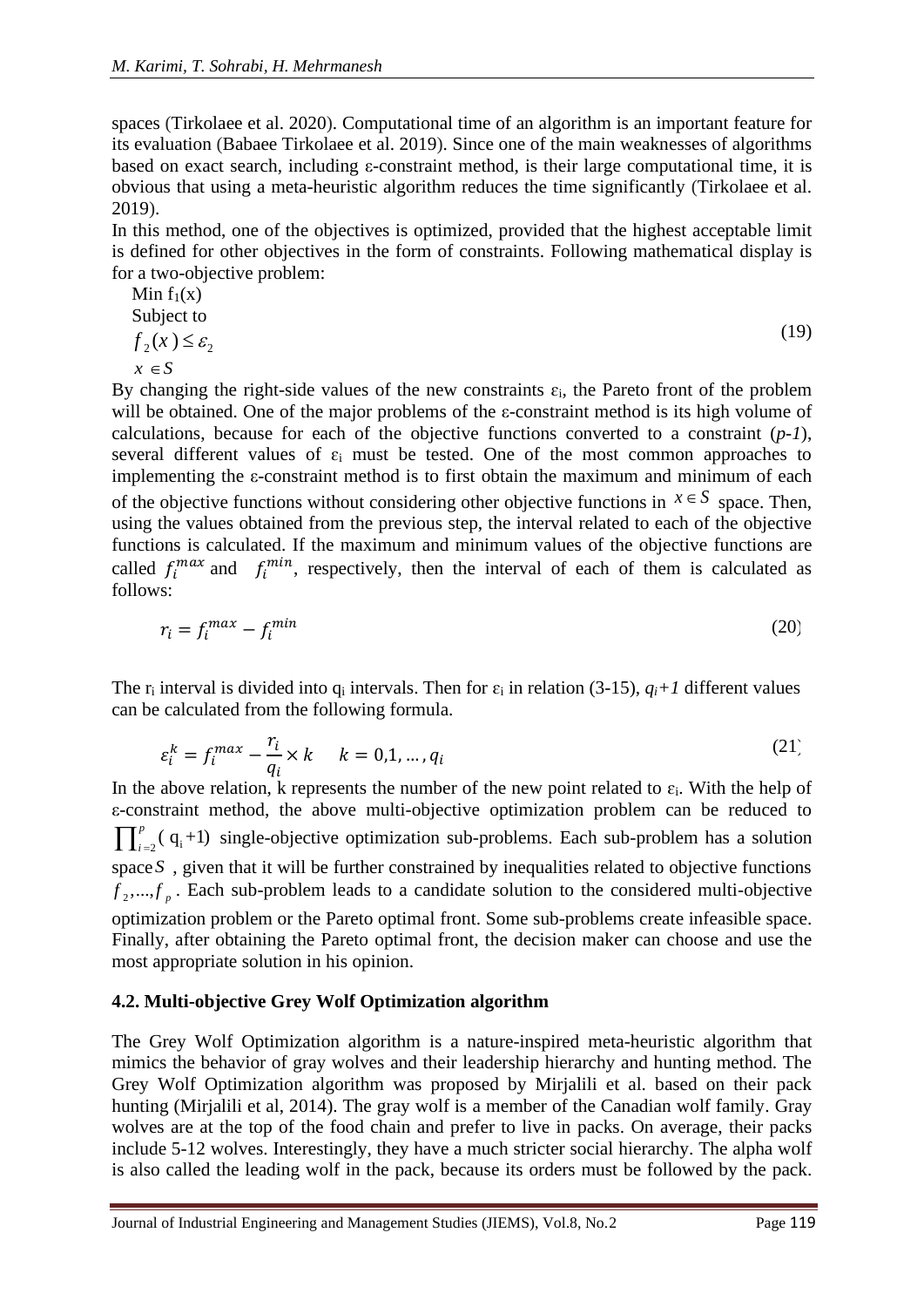Alphas are basically responsible for making decisions about hunting, sleeping places, moving time, and so on. The second level of ranking of gray wolves is beta; betas are wolves under the command of alpha that help alpha in decision making and other activities. Beta wolf is probably the best candidate to become an Alpha and plays the role of a deputy for Alpha and a supervisor for the pack. The lowest rank of the gray wolf is the omega. Omega wolves play the role of victims for other members of the pack. They are the last wolves to be allowed to eat. If the wolf is not alpha, beta, or omega, it is called obedient (or delta). Delta wolves obey the alpha and beta and rule the Omega. For mathematical modeling of the wolves' social hierarchy when designing a GWO, the most appropriate solution is called the  $\alpha$  wolf.

As a result, the second and third best solutions are called  $\beta$  and  $\delta$  wolves, respectively. The remaining solutions are assumed to be  $\omega$ . So in the GWO algorithm, optimization is led by  $\alpha$ ,  $\beta$  and  $\delta$ , and  $\omega$  wolves follow these three categories. Gray wolves encircle the prey while hunting. For mathematical modeling of the encircling behavior, relations (22) and (23) are proposed.

$$
\vec{D} = |\vec{c} \cdot \vec{X_P}(t) - \vec{X}(t)| \tag{22}
$$

$$
\vec{X}(t+1) = X_P(t) - \vec{A} \cdot \vec{D} \tag{23}
$$

That t indicates the iteration of the flow, A and C are the vector coefficients,  $X_{P}$  is the position vector of the prey, and X indicates the position vector of a gray wolf. Vectors A and *C* are calculated, according to relations (24) and (25):

$$
\vec{A} = 2\vec{a}.\vec{r_1} - \vec{a} \tag{24}
$$

$$
\vec{C} = 2.\vec{r}_2 \tag{25}
$$

Where elements *a* are linearly reduced from 2 to 0 along the iteration path,  $r_1$  and  $r_2$  are random vectors in the range [0, 1].

Gray wolves have the ability to detect prey and encircle them. Hunting is usually guided by alpha. Beta and delta may also sometimes be involved in hunting. Therefore, in an exact search space, there are no solutions for the optimal position (prey). To mathematically simulate the hunting behavior of gray wolves, it is assumed that alpha (best candidate solution), beta, and delta are aware of the potential position of the prey. So, the first three best solutions are saved here and the other search agents (omegas) are forced to update their position according to the position of the best search agents. This operation is performed according to relations (26) to (28).

$$
\overrightarrow{D_{\alpha}} = |\overrightarrow{C_1} \cdot \overrightarrow{X_{\alpha}} - \overrightarrow{X}|, \qquad \overrightarrow{D_{\beta}} = |\overrightarrow{C_2} \cdot \overrightarrow{X_{\beta}} - \overrightarrow{X}|, \qquad \overrightarrow{D_{\delta}} = |\overrightarrow{C_3} \cdot \overrightarrow{X_{\delta}} - \overrightarrow{X}|,
$$
\n(26)

$$
\vec{X}_1 = \overrightarrow{X_\alpha} - \overrightarrow{A_1} \cdot (\overrightarrow{D}_\alpha), \qquad \vec{X}_2 = \overrightarrow{X_\beta} - \overrightarrow{A_1} \cdot (\overrightarrow{D}_\beta), \quad \vec{X}_3 = \overrightarrow{X_\delta} - \overrightarrow{A_1} \cdot (\overrightarrow{D}_\delta), \tag{27}
$$

$$
\vec{X}(t+1) = \frac{\vec{X}_1 + \vec{X}_2 + \vec{X}_3}{3} \tag{28}
$$

In short, in the GWO algorithm, the search process begins with the creation of a random population of gray wolves (candidate solutions). During the iteration period, alpha, beta, and delta wolves estimate the probable position of the prey. Each candidate solution updates its distance with prey. The parameter *a* is reduced from 2 to 0 to enhance the process of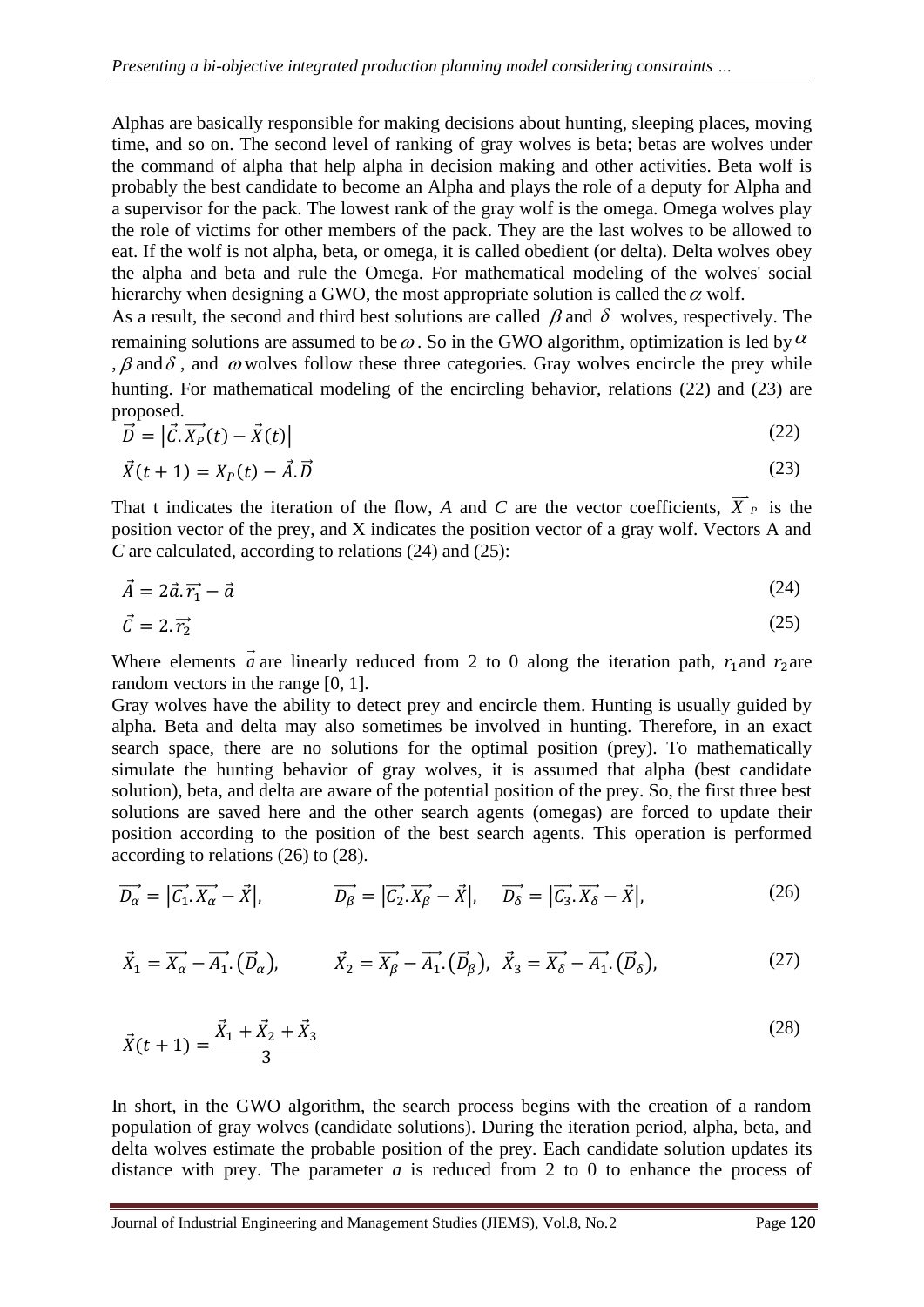detection and attack to the prey. When  $|A| > 1$ , the candidate solutions become divergent, and when  $|A|$  <1, the candidate solutions become convergent.

In the MOGWO algorithm, the overall structure of the GWO Grey Wolf Optimization algorithm is implemented. The only difference is that in each of the iterations, the unknown solutions are separated as proposed in Section 4-3. The pseudo-code of the MOGWO algorithm is shown in Figure 1.

| Initialize the grey wolf population Xi $(i = 1, 2, , n)$                                                                              |
|---------------------------------------------------------------------------------------------------------------------------------------|
| Initialize a, A, and C                                                                                                                |
| Calculate the fitness of each search agent                                                                                            |
| $X\alpha$ =the best search agent                                                                                                      |
| $X\beta$ =the second best search agent                                                                                                |
| $X\delta$ =the third best search agent                                                                                                |
| while $(t < Max$ number of iterations)                                                                                                |
| for each search agent                                                                                                                 |
| Update the position of the current search agent by equation (44-46)                                                                   |
| end for                                                                                                                               |
| Update a, A, and C                                                                                                                    |
| Calculate the fitness of all search agents                                                                                            |
| Do Fast Non-dominated Sorting                                                                                                         |
| Update Xα, Xβ, and Xδ                                                                                                                 |
| $t=t+1$                                                                                                                               |
| end while                                                                                                                             |
| return $X\alpha$                                                                                                                      |
| $\mathbf{1}$ $\mathbf{1}$ $\mathbf{0}$ $\mathbf{1}$ $\mathbf{1}$ $\mathbf{0}$ $\mathbf{0}$ $\mathbf{1}$ $\mathbf{1}$<br>$\sim$ $\sim$ |

**Figure 1. The pseudo-code of the MOGWO algorithm**

#### **4.3. Non-dominated sorting**

To rank a set of solutions and place them on different fronts in terms of the degree of nondominance, first the following two parameters are calculated for each of the solutions; *np* is the number of solutions that have dominated the solution  $p$ , and  $S_p$  is the set of solutions that have been dominated by the solution *p*.

All the solutions that have  $n_p = 0$  take the first rank and are placed on the first front. Then, for each solution *p* with the first rank, each member (q) of the  $S_p$  set is visited and its  $n_q$  is reduced by one unit. By doing this, if  $n_a = 0$ , then the solution q takes the second rank and is placed on the second front. In the same way, the next fronts will be formed. In the following, fast non-dominated sorting method is presented in the form of a figure and pseudo-code. Figure 2 shows the process of sorting the non-dominated solutions of a population of solutions in the MOGWO meta-heuristic algorithm.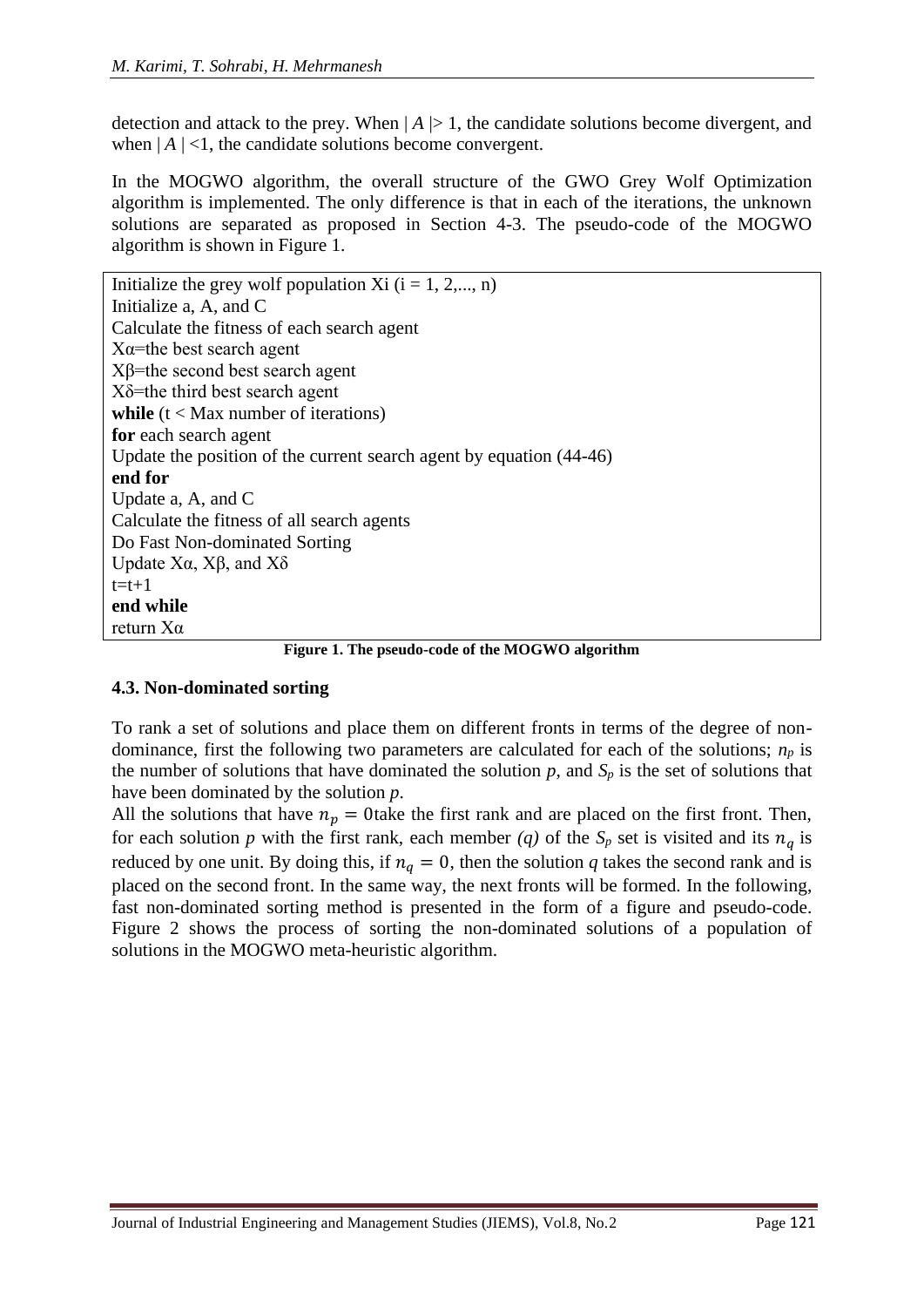| <b>Fast Non-dominated Sorting(P)</b> |                                              |  |  |
|--------------------------------------|----------------------------------------------|--|--|
| for each $p \in P$                   |                                              |  |  |
|                                      | $S_p = 0$                                    |  |  |
|                                      | $n_p = 0$                                    |  |  |
| for each $q \in P$                   |                                              |  |  |
| if $(p < q)$ then                    | If p dominates q                             |  |  |
| $S_n = S_n \cup \{q\}$               | Add q to the set of solutions dominated by p |  |  |
| else if $(q \lt p)$ then             |                                              |  |  |
| $n_p = n_p + 1$                      | Increment the domination counter of p        |  |  |
| if $n_p = 0$ then                    | p belongs to the first front                 |  |  |
| $r_p=1$                              | rank of solutions in the first front         |  |  |
|                                      | $F_1 = F_1 \cup \{p\}$                       |  |  |
| $i=1$                                | Initialize the front counter                 |  |  |
| while $F_i \neq \emptyset$           |                                              |  |  |
| $Q = \emptyset$                      | Used to store the members of the next front  |  |  |
| for each $p \in F_i$                 |                                              |  |  |
| for each $q \in S_n$                 |                                              |  |  |
|                                      | $n_q = n_q - 1$                              |  |  |
| <i>if</i> $n_q = 0$ then             | q belongs to the next front                  |  |  |
|                                      | $r = i + 1$                                  |  |  |

**Figure 2. Pseudo-code of the fast non-dominated sorting procedure** 

## **4.4. Encoding the problem in MOGWO algorithm**

In order to use the MOGWO algorithm for optimizing the research mathematical model, it is necessary to choose a suitable coding system to adapt the algorithm to the mathematical model. Therefore, a continuous encoding system with numbers between 0 and 1 has been selected for this purpose. Each wolf in the MOGWO algorithm is represented as a vector with values between 0 and 1. By sorting the numbers of this vector, the sequence of production of orders is determined. As a result, proper assignment to the batches and delivery is done as soon as all the batches are ready, and finally a feasible solution to the problem can be designed. An example of problem encoding is given in Table 1.

| Table 1.<br>. An example of problem encoding |      |     |  |                          |  |
|----------------------------------------------|------|-----|--|--------------------------|--|
| 0.348                                        | .967 | 168 |  | $\overline{\phantom{a}}$ |  |

According to this example, orders start being produced from 2, then 5, then 4, then 1, and finally 3, respectively, and are placed in the first empty batch to be delivered to customers. This structure can comply with all the conditions and constraints of the mathematical model and provide an efficient feasible solution.

# **4.5.Non-dominated sorting genetic algorithm**

The non-dominated sorting genetic algorithm (NSGA-II) is regarded as one of the most efficient and well-known multi-objective optimization algorithms proposed by Deb et al. (2001). This algorithm can converge with the optimal Pareto set and extend the solutions to the whole collection (Ghasemi et al. 2020). This method uses a non-dominant classification mechanism to ensure proper convergence. In addition, NSGA-II uses density estimation and comparative congestion operators to cut solutions with poor distributions, aiming to obtain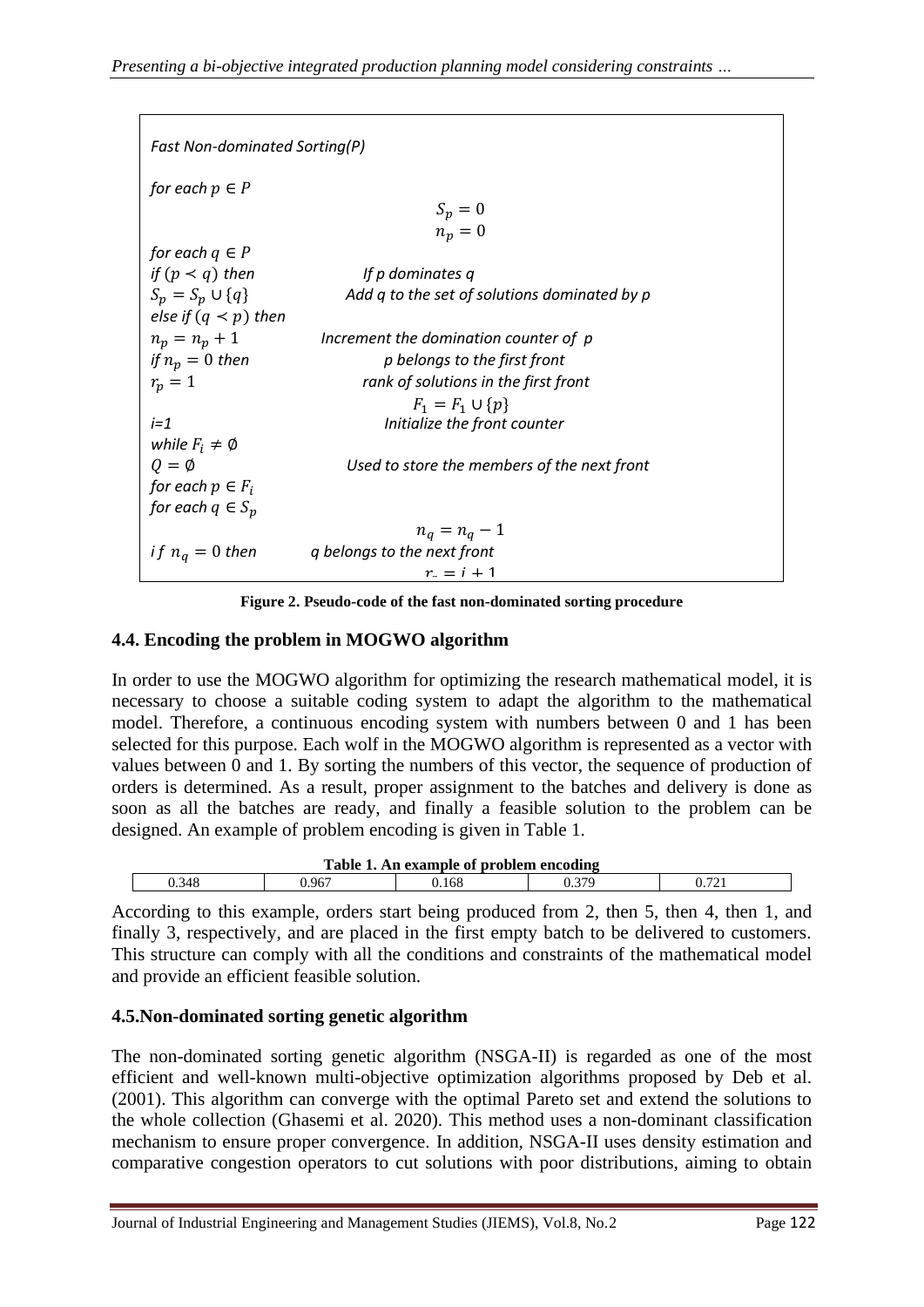good solutions (Deb et al., 2001). The basic information for implementing the proposed NSGA-II algorithm includes initial population size, probability of mutation operator, probability of intersection operator, and the number of algorithm iterations. It should be noted that the adjusted values of these parameters were obtained by using the Taguchi method.

#### **4.6. Evaluation indicators of multi-objective methods**

In this section, quantitative and qualitative indicators that are often used to compare the performance of meta-heuristic algorithms are introduced.

#### **4.6.1. MID indicator**

Using this indicator, distance between the resulting non-dominated solutions and the ideal point is obtained. The smaller the value of this indicator, the higher the priority of the algorithm will be. This indicator is calculated using the following relation (Ghasemi and Khalili-Damghani, 2021):

$$
MID = \frac{\sum_{i=1}^{n} \sqrt{\left(\frac{f_1_i - f_1_{best}}{f_1_{total}^{max} - f_1_{total}}\right)^2 + \left(\frac{f_2_i - f_2_{best}}{f_2_{total}^{max} - f_2_{total}}\right)^2}}{n}
$$
(28)

In the above relation,  $f1_{total}^{max}$  is defined as the largest value among the non-dominated solutions. Also,  $f1^{min}_{total}$  is considered as the smallest value among the non-dominated solutions obtained from the algorithm.

#### **4.6.2. SNS indicator**

This indicator, also known as the spread indicator, is used to calculate the diversity of Pareto solutions. The larger the value of this indicator, the higher the priority of the algorithm will be. The value of this indicator is calculated using the following relation:

$$
SNS = \sqrt{\frac{\sum_{i=1}^{n} (MID - C_i)^2}{n - 1}}
$$
 (29)

In the above relation, n represents the number of non-dominated solutions and also the value of  $C_i$  is calculated using the following relation:

$$
C_i = \sqrt{f_{i1}^2 + f_{i2}^2}
$$
 (30)

In the above relation,  $f_{1i}$  and  $f_{2i}$  are the values of the first and second objective functions, respectively, for the non-dominated solution  $i$ .

#### **4.6.3. Max-spread indicator**

This indicator is used to calculate the spread of the Pareto optimal front solutions obtained from the algorithm. The larger the value of this indicator, the higher the priority of the algorithm will be (Ghasemi, and Talebi Brijani, 2014). The value of this indicator is calculated using the following relation:

$$
DM = \sqrt{\sum_{i=1}^{I} (Min f_i - Max f_i)^2}
$$
 (31)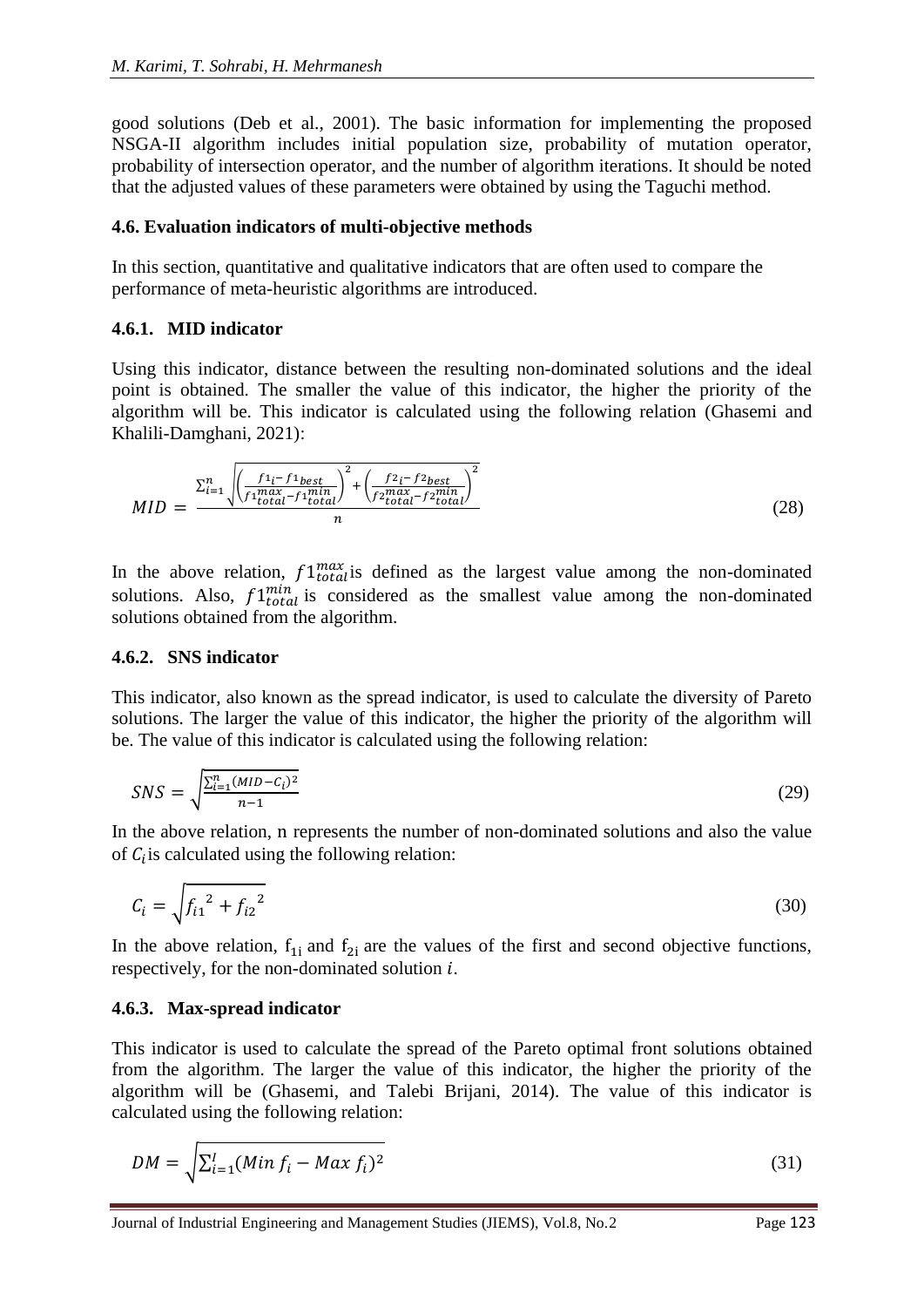In the above relation, Min  $f_i$  indicates the minimum value of the objective function among all the non-dominated solutions obtained from the algorithm and Max f<sup>i</sup> also indicates the maximum value of the objective function among all the non- dominated solutions obtained from the algorithm.

# **4.6.4. NPS indicator**

This indicator is used to calculate the number of non- dominated solutions obtained by the algorithm. The larger the NPS indicator, the higher the priority of the algorithm will be.

# **5. Numerical results**

## **5.1.Validation of mathematical model**

In order to validate the mathematical model, a numerical problem has been designed and optimized with the introduced solution methods. The data considered in this study are considered as numerical examples. Therefore, the data are assumed to be artificial. Analysis of the results of this example shows the validity of the designed mathematical model. In this numerical example, 5 orders are considered for delivery to two customers. These orders are placed into three batches. The time horizon used is equal to 20 time units. The production cost of each order, the maintenance cost of each order, the income from the production of each order, the processing time of each order and the delivery time of each order are presented in Table 2.

| <b>Parameter</b> | Order 1 | Order 2 | Table 2. Data of vanuation problem<br>Order 3 | Order 4 | Order 5 |
|------------------|---------|---------|-----------------------------------------------|---------|---------|
| РC <sub>i</sub>  | 20      |         |                                               | 30      | ل کے    |
| $HC_i$           |         |         |                                               |         |         |
| Ai               | 100     | 50      |                                               | 80      |         |
|                  |         |         |                                               |         |         |
| Due <sub>i</sub> |         |         |                                               | 1 U     |         |

**Table 2. Data of validation problem**

Also, the cost of delivery to the customer 1 is 25 monetary units and delivery cost to the customer 2 is 20 monetary units. The first customer receives orders 1, 2 and 3, and the second customer receives orders 4 and 5. Also, the setup times for each order are presented in Table 3, depending on what order was placed in the previous step.

| Table 3. Setup times of validation problem |  |
|--------------------------------------------|--|
|--------------------------------------------|--|

|         |                          |                          |                          | --------- |         |
|---------|--------------------------|--------------------------|--------------------------|-----------|---------|
|         | Order 1                  | Order 2                  | Order 3                  | Order 4   | Order 5 |
| Order 5 | $\overline{\phantom{0}}$ |                          |                          | 2.5       |         |
| Order 5 | 2.5                      | $\overline{\phantom{0}}$ |                          |           |         |
| Order 5 |                          |                          | $\overline{\phantom{0}}$ | 2.5       |         |
| Order 5 | 2.5                      | 2.5                      |                          |           | 7.J     |
| Order 5 |                          | 2.5                      |                          | 2.5       |         |

In Table 3, the numbers of each column indicate the setup time of an order if the previous order is in its row number. For example, the setup time of order 2 is 5 time units if order 1 is before it and vice versa, the setup time of order 1 is 2.5 if order 2 is before it. In this case, the weight of earliness in the setup of orders is equal to 0.5 and the weight of tardiness is equal to 0.5.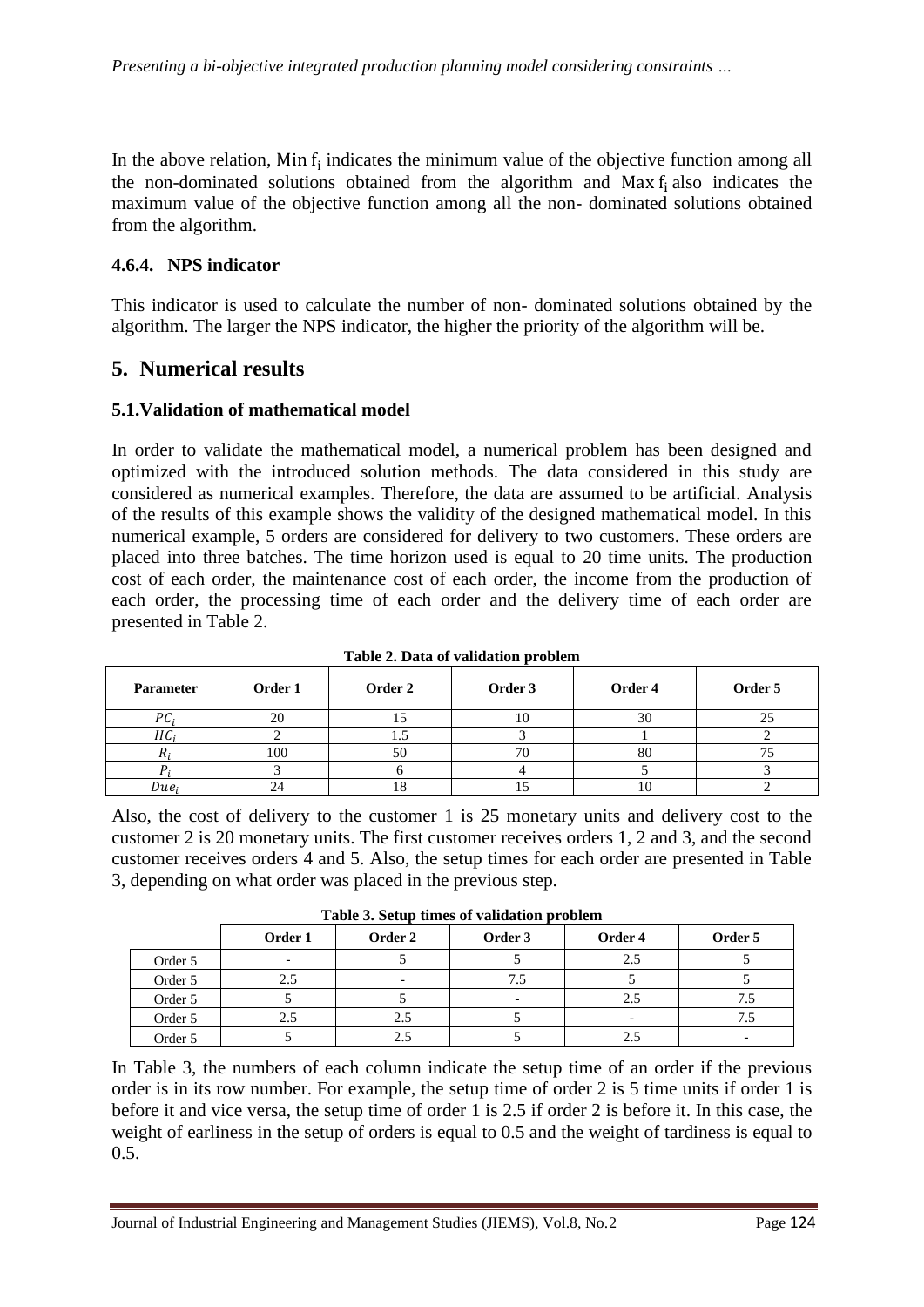In the first step of validating the mathematical model, each of the objectives is optimized independently. GAMS software is used for this purpose. Each time an objective is optimized independently, the value of each of the objective functions is reported. This helps to clarify the conflict between objectives. The results of this optimization are presented in Table 4.

| Earliness and tardiness total weighted | <b>Profit total amount</b> |                               |
|----------------------------------------|----------------------------|-------------------------------|
|                                        | 197.5                      | first objective optimization  |
|                                        | 75.0                       | second objective optimization |

**Table 4. Results of independent optimization of the objectives**

As can be seen in Table 4, when the first objective is optimized, the total amount of profit is 197.5. However, if the second objective is optimized, the total amount of profit will be 175. So it turns out that if the second objective function is optimized, which is the total weighted earliness and tardiness, maximum possible value for the company's profit (197.5) can't be obtained. This is also true for the second objective. The best total weighted earliness and tardiness is equal to 0.5, but when the first objective is optimized, the second objective value is 5 and is far from its best value. So, each of the objectives cannot take the other objective to their ideal level and as a result, they are in conflict with each other. Therefore, considering profit and total weighted earliness and tardiness as two independent objectives in the mathematical model is correct and valid.

The second step compares the validation of the Pareto solutions obtained by the ε-constraint (EPS) method and the multi-objective gray wolf (MOGWO) algorithm. Table 5 presents the Pareto solutions of EPS method, and Table 6 presents the Pareto solutions of MOGWO algorithm.

| Answer number | <b>Profit total amount</b> | Earliness and tardiness total weighted |
|---------------|----------------------------|----------------------------------------|
|               | 197.5                      |                                        |
| ∍             | 195.7                      | 4.55                                   |
| 3             | 193.9                      | 4.1                                    |
| 4             | 192.1                      | 3.65                                   |
|               | 190.3                      | 3.2                                    |
| 6             | 188.5                      | 2.75                                   |
| 7             | 186.7                      | 2.3                                    |
| 8             | 184.45                     | 1.85                                   |
| 9             | 181.3                      | 1.4                                    |
| 10            | 178.15                     | 0.95                                   |
|               | 175                        | 0.5                                    |

**Table 5. Pareto solutions of ε-constraint method**

**Table 6. Parto solutions of multi-objective Grey Wolf Optimization algorithm**

| Answer number | <b>Profit total amount</b> | Earliness and tardiness total weighted |
|---------------|----------------------------|----------------------------------------|
|               | 197.5                      | 5                                      |
| 2             | 196.4                      | 4.7                                    |
| 3             | 195.2                      | 4.5                                    |
| 4             | 193.4                      | 4.2                                    |
| 5             | 192.9                      | 3.7                                    |
| 6             | 191.3                      | 3.4                                    |
| 7             | 189.6                      | 3.06                                   |
| 8             | 186.2                      | 2.8                                    |
| 9             | 184.1                      | 2.1                                    |
| 10            | 182.3                      | 1.7                                    |
| 11            | 180.7                      | 1.5                                    |
| 12            | 179.1                      | 1.3                                    |
| 13            | 177.3                      | 1.01                                   |
| 14            | 176.4                      | 0.73                                   |
| 15            | 175                        | 0.5                                    |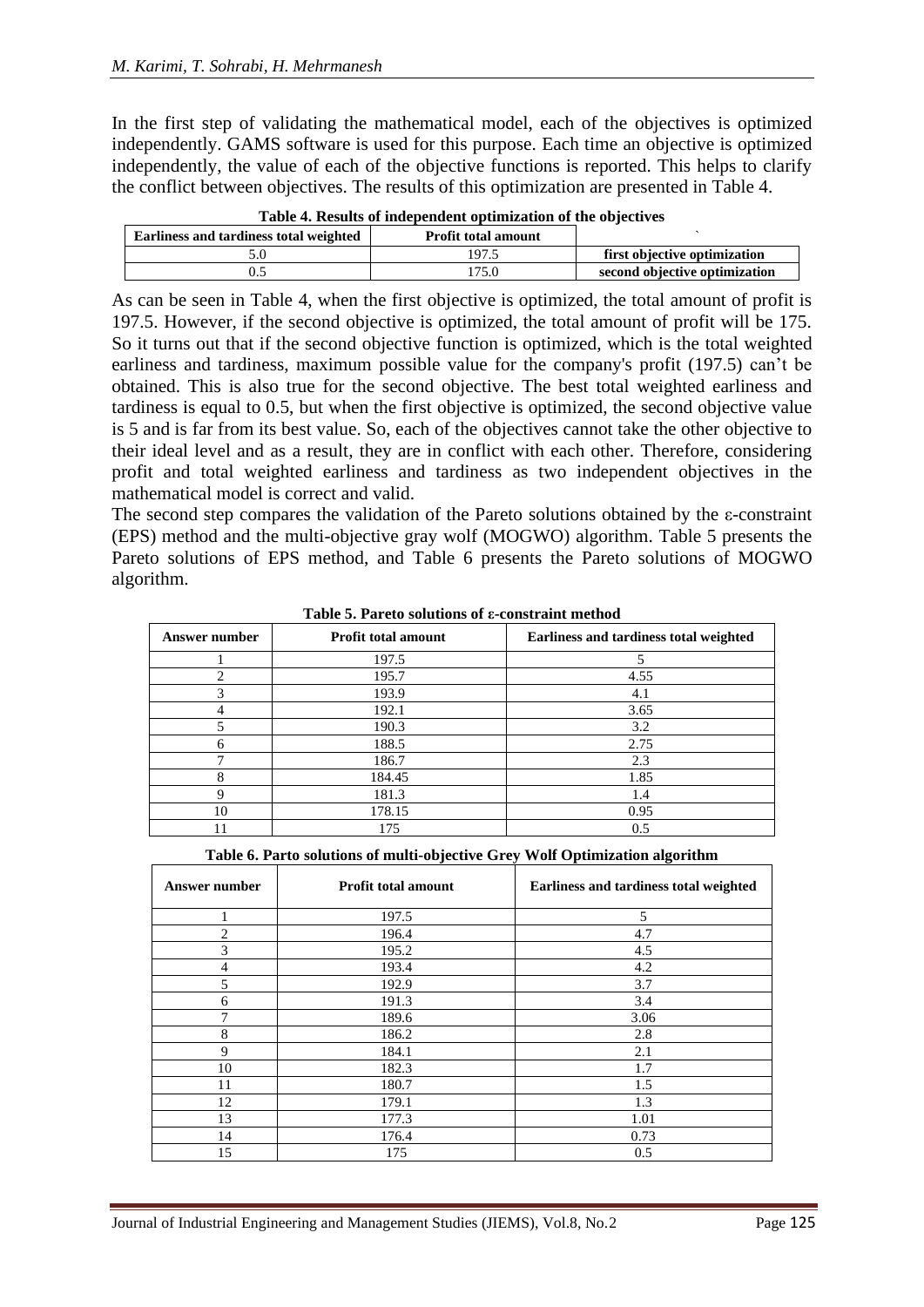As can be seen in Table 5 and Table 6, the ε-constraint method found 11 Pareto solutions, while the multi-objective Grey Wolf Optimization algorithm found 15 Pareto solutions. The best total amount of profit is 197.5 and the best total weighted earliness and tardiness is 0.5 in both methods. Also, the values of each of the objectives are between the minimum and maximum specified in Table 4. In other words, in both methods, the total amount of profit is between 197.5 and 175, and the total weighted earliness and tardiness is between 0.5 and 5. Therefore, the results obtained from these two methods are approved and valid. In Figure 2, the Pareto fronts of these two methods are compared.



**Figure 4. Pareto front of EPS and MOGWO methods**

As can be seen in Figure 4, the spread of solutions is different in these two methods. In some cases, the MOGWO algorithm provided higher points than the EPS method. This is because the EPS method is an exact solution method, but the MOGWO algorithm is an approximate algorithm, so there is a small difference in their values. To better compare the two methods on the designed problem, the SNS, DM, MID, and NPS indicators were calculated for the Pareto solutions of EPS and MOGWO and presented in Table 7.

|                                        | <b>SNS</b> | DM    | <b>MID</b> | <b>NPS</b> |
|----------------------------------------|------------|-------|------------|------------|
| ε-constraint method                    | 187.11     | 22.94 | 0.636      |            |
| multi-objective gray wolf<br>algorithm | 168.02     | 22.97 | 0.647      |            |

**Table 7. Values of evaluation indicators of multi-objective methods**

As can be seen in Table 7, the multi-objective Grey Wolf Optimization algorithm has a value equal to the ε-constraint method in terms of MID indicator. In terms of SNS and MID indicators, there is a small difference between the two methods. In terms of NPS indicator, Grey Wolf Optimization algorithm is better. Therefore, the multi-objective Grey Wolf Optimization algorithm has the necessary validity to be compared with the EPS method which is an exact solution method.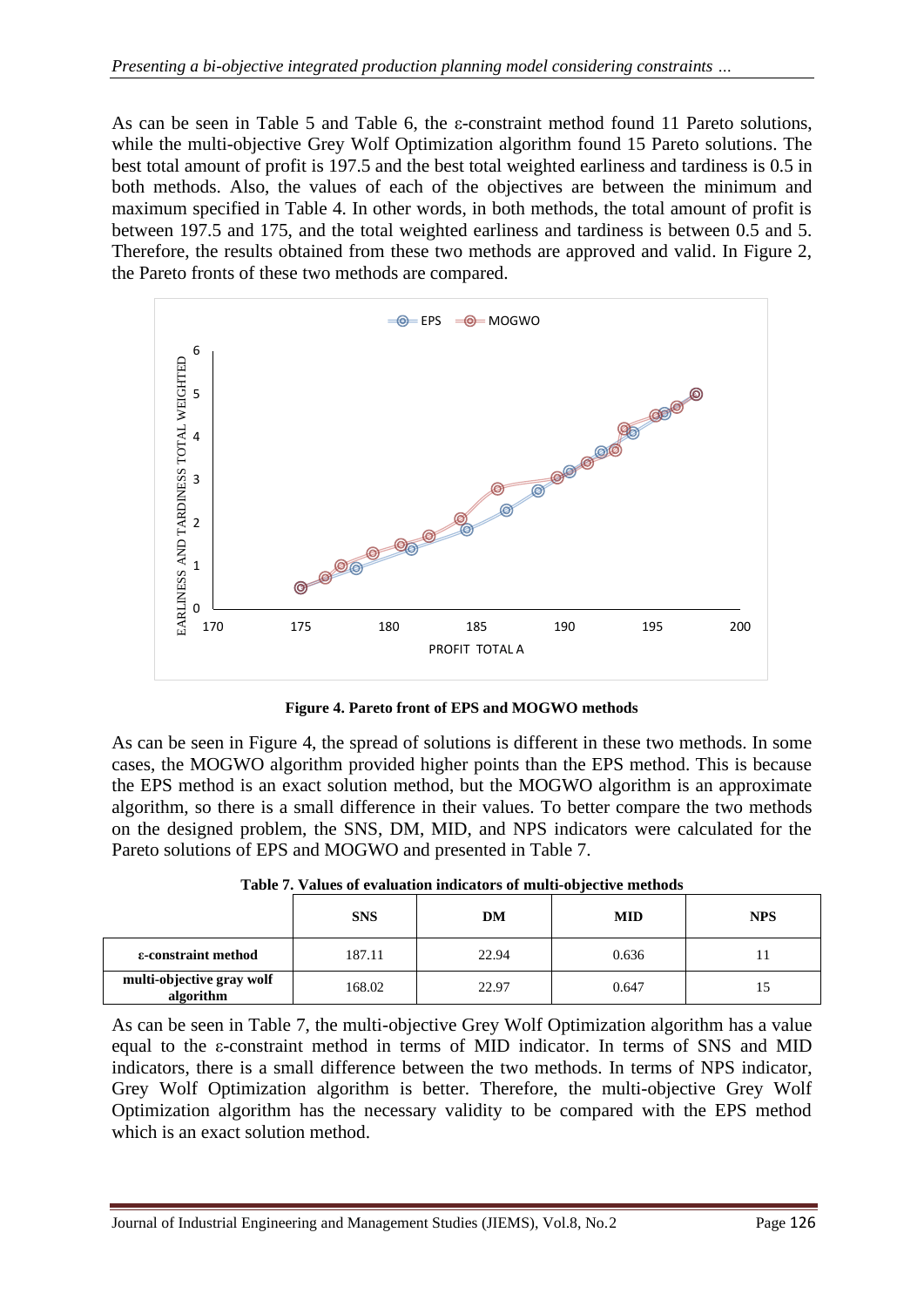## **5.2. Performance evaluation of multi-objective Grey Wolf Optimization algorithm**

#### **5.2.1. Adjusting the parameters of MOGWO algorithm by Taguchi method**

Taguchi was a Japanese engineer who introduced revolutionary ideas and measures to the field of total quality. His work in designing experiments, which Japan has been doing since the early 1950s, has provided powerful methods for designing new products and processes. In these methods, experiments are performed to identify design parameters that minimize the effect of turbulence (factors such as temperature, pressure, or human error affecting performance). Taguchi method has made it possible to provide vital information with much less experiments. The result is that products and processes are created for resistance against turbulence. The loss function is another important idea that Taguchi expressed and has had a great impact on quality-related thoughts and activities. This idea has replaced the traditional view that products are acceptable if they meet specification limits. Such a view implies that there is a limit to which extent the product becomes unacceptable due to its inability to achieve such specifications. Taguchi argued that the deviation in the product, even within the specified limits, causes "loss to society" during the life of the product; and that the more the product goes further away from its intended value, the greater the decline in its performance will be. Taguchi believed that the loss is proportional to the squared deviation from the intended value. The product that reaches the customer will cause loss if it can't work well. This loss is reflected by the customer in the costs of repair and replacement and by the manufacturer in the costs of warranty, loss of credit of the company and loss of job and market. To minimize this loss, quality improvement must continue until the ideal objective is achieved, which is no longer the technical specifications. Improvement activity should never be stopped.

In order to design experiments in the MOGWO algorithm, 3 different levels are first defined for its parameters. Then the predefined experiments are implemented in this algorithm. The suggested values for the parameters of this algorithm are according to Table 8.

|                                         |         | <b>Amount of each level</b> |                |
|-----------------------------------------|---------|-----------------------------|----------------|
| parameter                               | Level 1 | Level 2                     | <b>Level 3</b> |
| Maximum number of Iterations (Max iter) |         | 100                         | 200            |
| Number of search agent $(N S)$          | 50      | 100                         |                |
| Change position rate (PR)               |         |                             |                |

|  | Table 8. Parameters and their levels for MOGWO algorithm |
|--|----------------------------------------------------------|
|  |                                                          |

Then, various experiments are created by Taguchi L9 design and the MOGWO algorithm is implemented for each of them. The results are presented in Table 9.

|               | <b>Algorithm parameters</b> |                             |                |            |
|---------------|-----------------------------|-----------------------------|----------------|------------|
| NO.           | Max iter                    | $N_S$                       | <b>PR</b>      | <b>MID</b> |
|               |                             |                             |                | 0.697      |
| $\mathcal{D}$ |                             | $\mathcal{D}_{\mathcal{A}}$ | $\overline{c}$ | 0.712      |
| 3             |                             | 3                           | 3              | 0.682      |
|               | $\mathfrak{D}$              |                             | $\overline{c}$ | 0.663      |
| 5             | ∍                           | ↑                           | 3              | 0.702      |
| 6             |                             | 3                           |                | 0.681      |
| −             | 3                           |                             | 3              | 0.647      |
| 8             | 3                           | 2                           |                | 0.739      |
| 9             | 3                           |                             | 2              | 0.739      |

#### **Table 9. Variable solution values in Taguchi technique for MOGWO**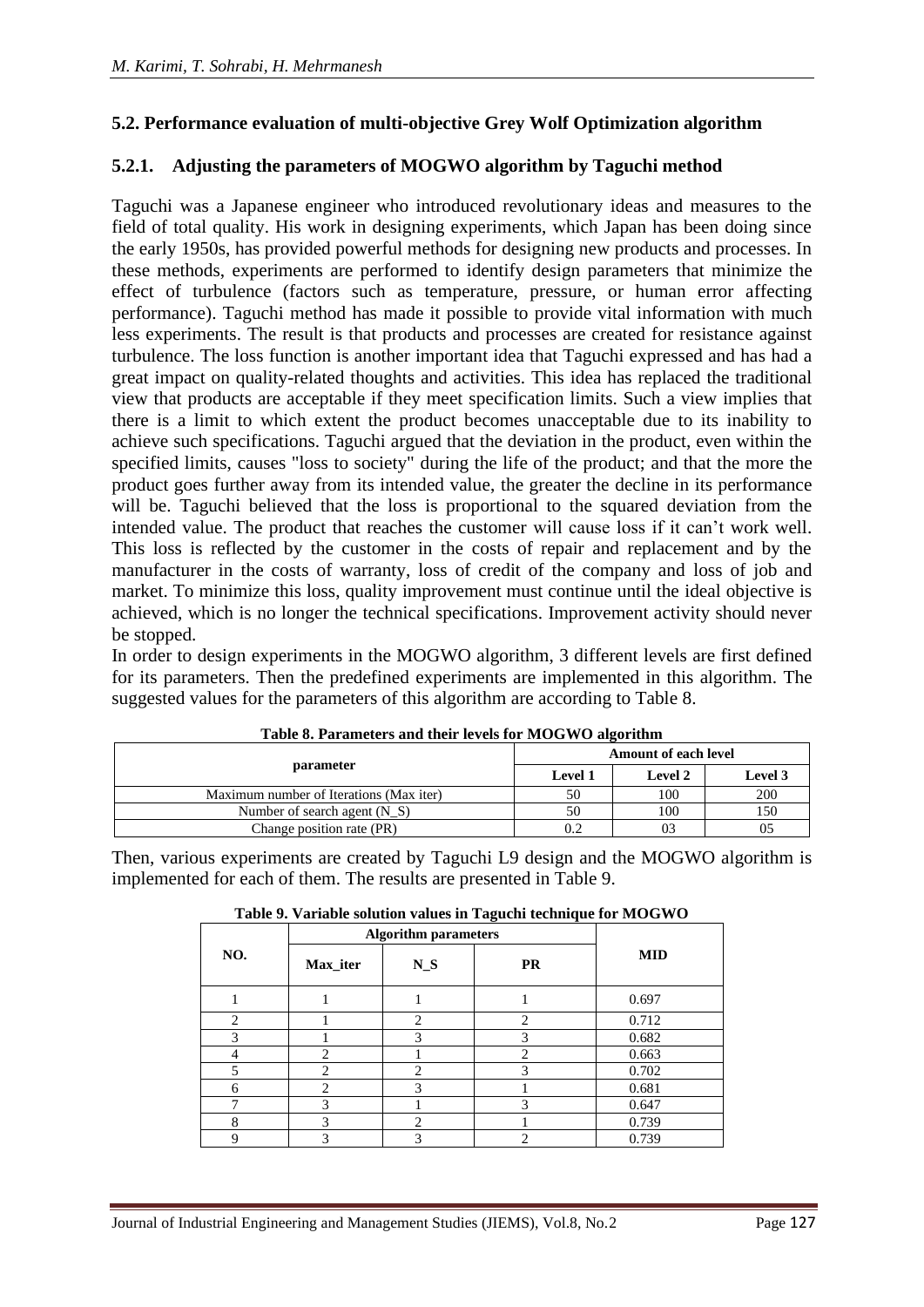

Now, by presenting these outputs to MINITAB software, the S / N diagram is presented in Figure 5.

#### **Figure 5. Minitab output for Taguchi method in MOGWO algorithm**

Now, based on the output presented in the diagram above, the best value of each parameter is specified and other examples are implemented with these values of the algorithm parameters. Table 10 shows the optimal value of the parameters.

| <b>Parameter</b>                        | <b>Optimal value</b> |
|-----------------------------------------|----------------------|
| Maximum number of Iterations (Max iter) | 200                  |
| Number of search agent $(N_S)$          | 00                   |
| Change position rate (PR)               |                      |

**Table 10. Optimal value of variables in MOGWO**

#### **5.2.2. Investigating the efficiency of solution methods based on different numerical examples**

In this section, the numerical results obtained from solving different numerical examples are presented in order to show the efficiency of the proposed solution methods.

Since the ε-constraint method has a longer resolution time than the multi- objective Grey Wolf Optimization algorithm, it is necessary to use another meta-heuristic algorithm to complete the evaluation of the solution methods. Therefore, in this regard, multi-objective genetic algorithm (NSGA-II) is used to complete comparisons between solving methods and comparing multi-objective Grey Wolf Optimization algorithm with conventional methods in meta-heuristic algorithms.

In this regard, 10 numerical examples have been created in medium and large scale. The scale of these problems is presented in Table 11. The values of the parameters in these numerical examples are created using a continuous uniform distribution that the lower and upper limits of the random values of each parameter are presented in Table 12.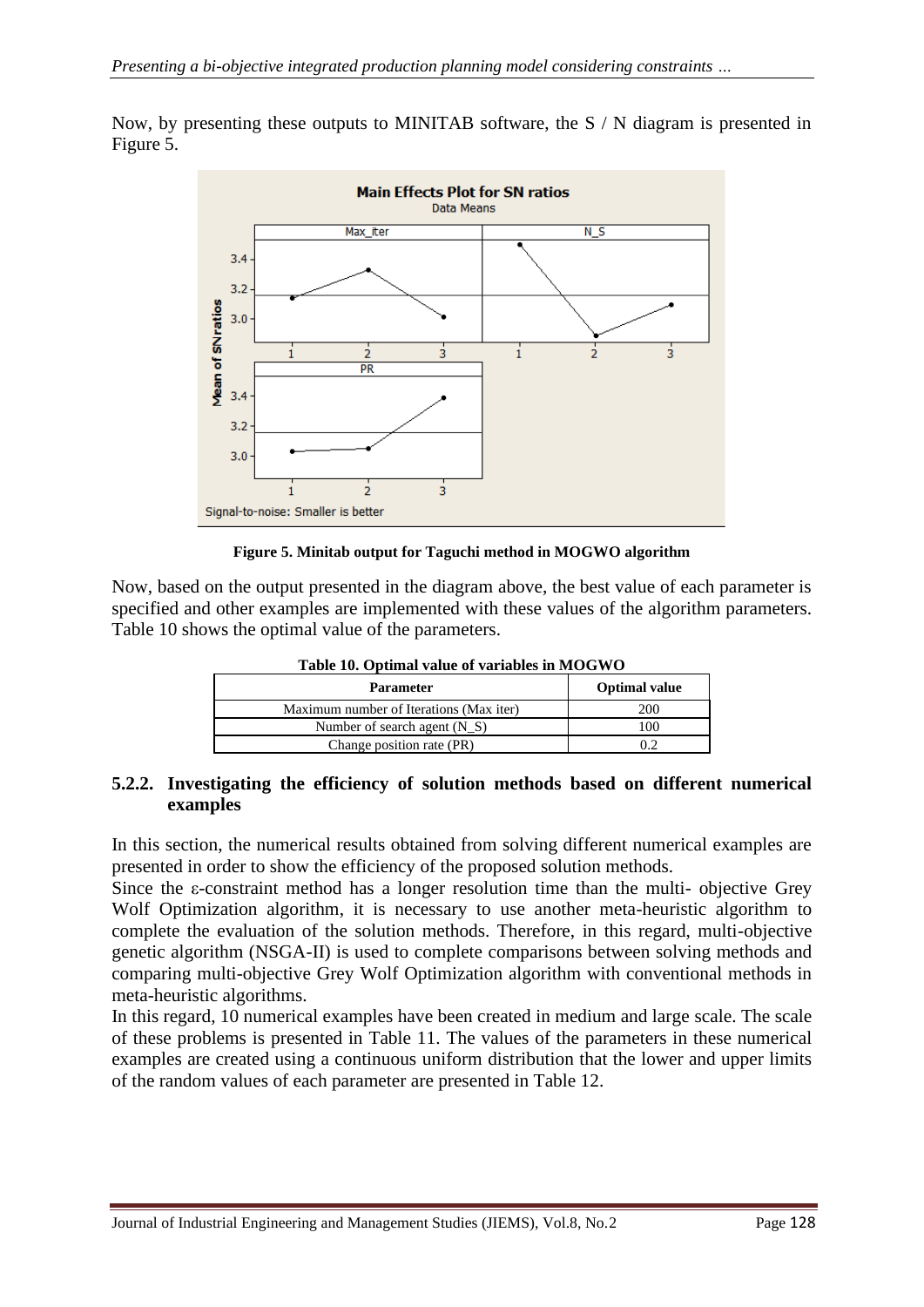| <b>Scale</b> | <b>Issue number</b> | ິ<br>Number of<br>orders | Number of<br>customers | Number of<br>categories |
|--------------|---------------------|--------------------------|------------------------|-------------------------|
|              | Pr1                 | 10                       | 4                      | $\overline{c}$          |
|              | Pr2                 | 15                       | 6                      |                         |
| Medium       | Pr <sub>3</sub>     | 20                       | 8                      | 8                       |
|              | Pr <sub>4</sub>     | 25                       | 10                     | 11                      |
|              | Pr5                 | 30                       | 12                     | 14                      |
|              | Pr6                 | 35                       | 14                     | 17                      |
|              | Pr7                 | 40                       | 16                     | 21                      |
| Large        | Pr8                 | 45                       | 18                     | 24                      |
|              | Pr9                 | 50                       | 20                     | 27                      |
|              | Pr10                | 60                       | 30                     | 30                      |

**Table 11. Scale of designed numerical problems** 

| <b>Parameter</b>               | <b>Low limit</b> | <b>Upper limit</b> |
|--------------------------------|------------------|--------------------|
| Producing cost each order      | 10               | 30                 |
| Maintaining cost each order    |                  |                    |
| Production Proceeds each order | 50               | 100                |
| Processing time each order     |                  |                    |
| Delivery time                  |                  | 25                 |
| Preparation time               |                  |                    |

In the next step, the designed numerical problems are optimized by the  $\varepsilon$ -constraint method, NSGA-II and the multi-objective Grey Wolf Optimization algorithm and each of the SNS, MID, MD, NPS indicators is calculated. The results of the ε-constraint method are shown in Table 13, the results of the multi-objective Grey Wolf Optimization algorithm are presented in Table 14 and the results of the NSGA-II algorithm are presented in Table 15.

| Problem         | <b>MID</b> | <b>DM</b> | <b>SNS</b> | <b>NPS</b> | <b>Time</b> |
|-----------------|------------|-----------|------------|------------|-------------|
| Pr1             | 0.689      | 23.756    | 192.605    | 12         | 9.16        |
| Pr2             | 0.729      | 26.055    | 199.225    | 12         | 34.12       |
| Pr3             | 0.757      | 27.003    | 208.443    | 13         | 162.58      |
| Pr <sub>4</sub> | 0.787      | 28.488    | 210.997    | 15         | 348.16      |
| Pr5             | 0.865      | 28.808    | 218.734    | 17         | 990.6       |
| Pr6             | 0.876      | 29.914    | 230.140    | 17         | 1452.32     |
| Pr7             | 0.932      | 31.613    | 246.497    | 20         | 2891.81     |
| Pr <sub>8</sub> | 0.962      | 34.685    | 256.876    | 20         | 3600        |
| Pr9             |            |           |            |            |             |
| Pr10            |            |           |            |            |             |
| Medium          | 0.824609   | 28.790379 | 220.439648 | 15.75      | 1186.094    |

**Table 13. Solution results by ε-constraint method**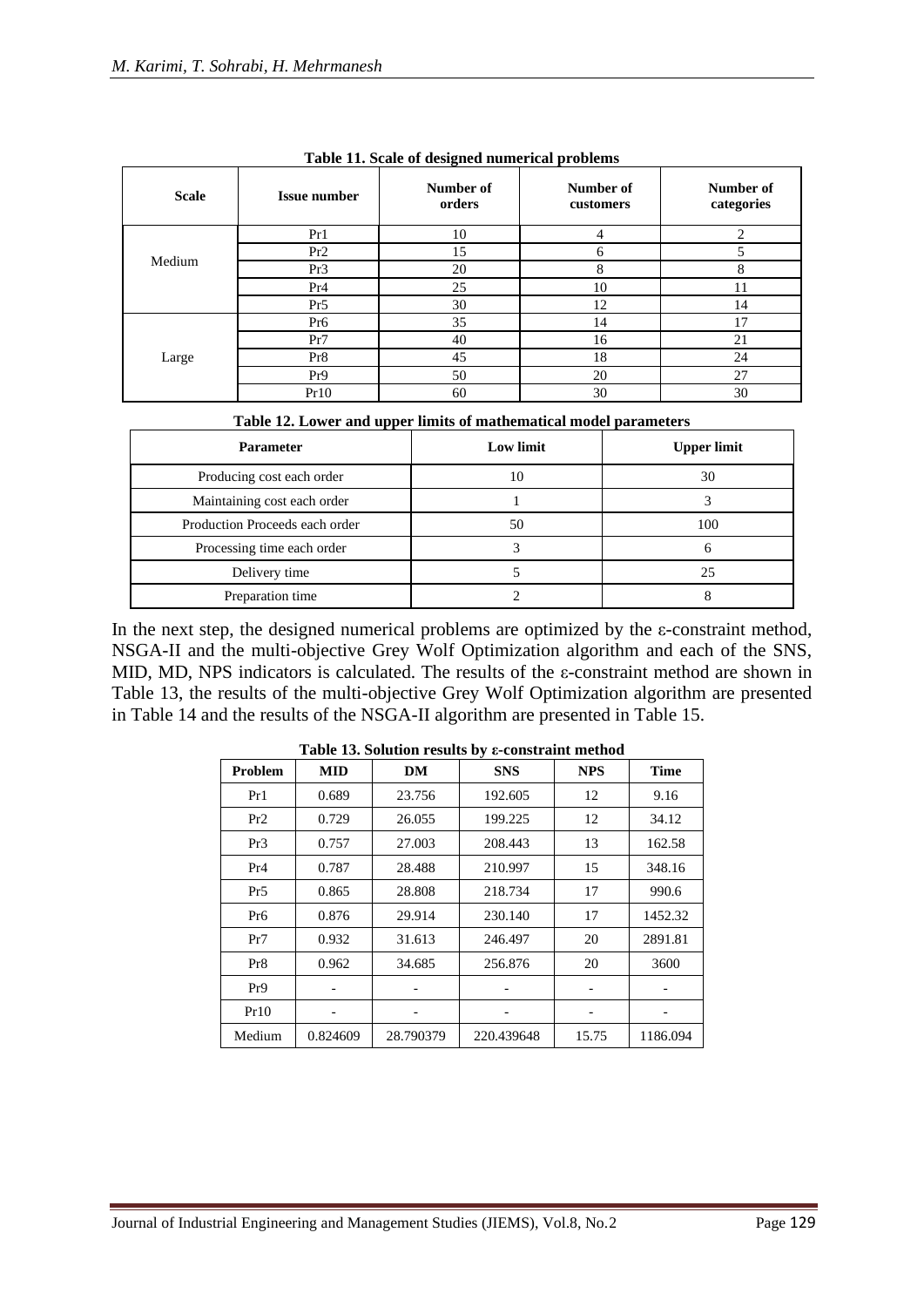| Problem         | <b>MID</b> | DM       | <b>SNS</b> | <b>NPS</b> | <b>Time</b> |
|-----------------|------------|----------|------------|------------|-------------|
| Pr1             | 0.711      | 22.921   | 183.587    | 17         | 12.34       |
| Pr2             | 0.767      | 24.365   | 187.149    | 20         | 15.19       |
| Pr3             | 0.773      | 24.433   | 202.386    | 32         | 24.47       |
| Pr <sub>4</sub> | 0.817      | 25.990   | 197.756    | 37         | 31.59       |
| Pr5             | 0.912      | 26.903   | 198.438    | 42         | 40.11       |
| Pr6             | 0.802      | 31.901   | 239.963    | 56         | 56.93       |
| Pr7             | 0.839      | 32.313   | 252.866    | 73         | 71.29       |
| Pr8             | 0.892      | 36.001   | 275.743    | 89         | 83.19       |
| Pr9             | 0.905      | 39.505   | 289.333    | 100        | 102.66      |
| Pr10            | 0.931      | 40.585   | 304.449    | 100        | 121.31      |
| Medium          | 0.834959   | 30.49178 | 233.1671   | 56.6       | 55.908      |

**Table 14. Solution results by multi-objective Grey Wolf Optimization algorithm**

**Table 15. Solution results by NSGA-II algorithm** 

| <b>Problem</b> | <b>MID</b> | DM       | <b>SNS</b> | <b>NPS</b> | <b>Time</b> |
|----------------|------------|----------|------------|------------|-------------|
| Pr1            | 0.771      | 21.954   | 172.580    | 15         | 21.101      |
| Pr2            | 0.829      | 23.510   | 181.035    | 19         | 30.323      |
| Pr3            | 0.815      | 23.835   | 201.408    | 29         | 29.148      |
| Pr4            | 0.889      | 23.636   | 191.540    | 36         | 61.960      |
| Pr5            | 0.922      | 26.191   | 195.834    | 41         | 59.548      |
| Pr6            | 0.825      | 30.183   | 235.248    | 45         | 64.634      |
| Pr7            | 0.855      | 30.421   | 237.053    | 59         | 90.925      |
| Pr8            | 0.949      | 33.093   | 259.594    | 63         | 153.329     |
| Pr9            | 0.978      | 37.107   | 271.746    | 70         | 214.712     |
| Pr10           | 0.987      | 37.365   | 284.533    | 79         | 236.617     |
| Medium         | 0.882215   | 28.72937 | 223.0569   | 45.6       | 96.22959    |

As can be seen in Table 13, Epsilon constraint method has not been able to solve problems 9 and 10. In other words, the ability of this method for solving mathematical models decreases by increase in the scale of the problem. However, due to its heuristic nature, the multiobjective Grey Wolf Optimization algorithm has solved all the problems in a reasonable and logical time. In the following, the results of each of the indicators are analyzed separately.

Figure 6 compares the results based on the MID indicator. The average of this indicator is 0.824 for the ε-constraint method and is 0.834for the multi-objective Grey Wolf Optimization algorithm. In the first five problems, the value of MID was smaller in the ε-constraint method, so this method performed better than the multi-objective Grey Wolf Optimization algorithm. However, with the introduction of large-scale problems, the efficiency of this method has decreased and it has provided poorer results in terms of MID indicator. In total, the two methods have provided very close results in terms of this indicator. Comparing metacognitive methods in terms of MID index, it can be seen that the multi-objective genetic algorithm has provided more values than the multi-objective Grey Wolf Optimization algorithm, which shows the weakness of this algorithm against the multi-objective Grey Wolf Optimization algorithm.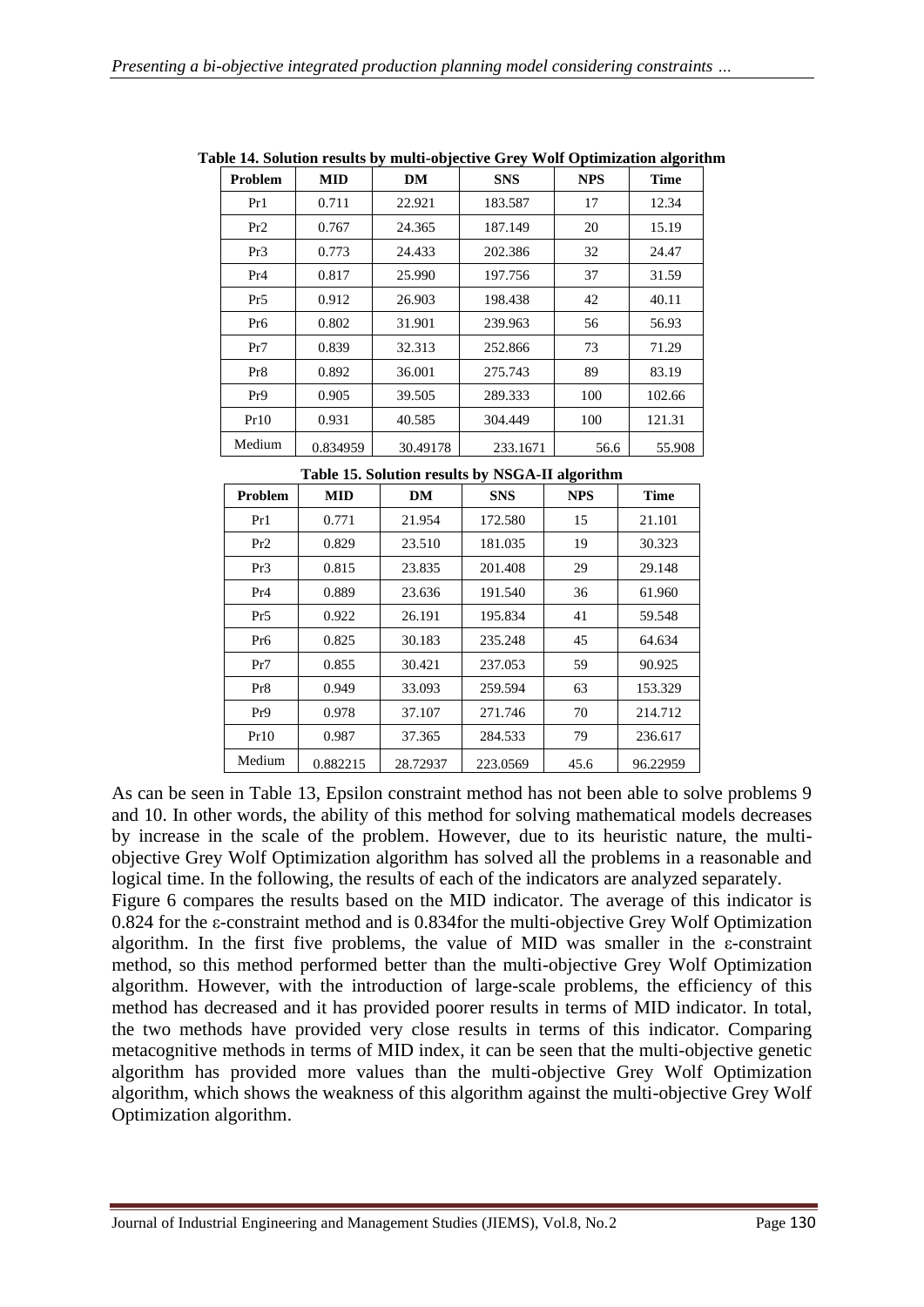

**Figure 6. Comparison of solution methods based on MID indicator**

Figure 7 shows the comparison of methods based on DM indicator. The average of this indicator is 28.79 for the ε-constraint method, 28.72 for the NSGA-II algorithm and is 30.49 for the multi-objective Grey Wolf Optimization algorithm. Since the larger the DM indicator, the better the multi-objective method, the multi-objective Grey Wolf Optimization algorithm has generally performed better than the ε-constraint method and NSGA-II based on DM indicator. It should be noted that in medium-scale problems, the ε-constraint method has provided higher DM than multi-objective Grey Wolf Optimization algorithm, but overall it has not been superior to the meta-heuristic method.



**Figure 7. Comparison of solution methods based on DM indicator**

Figure 8 compares the solution methods based on SNS indicator. The average of this indicator is 220.43 for the ε-constraint method, 223.05 for the NSGA-II algorithm and is 233.16 for the multi- Grey Wolf Optimization algorithm. In this indicator, similar to the previous indicators, the advantage in medium-scale problems is with the ε-constraint method, but due to the weakness of this method in large scale, the multi-objective Grey Wolf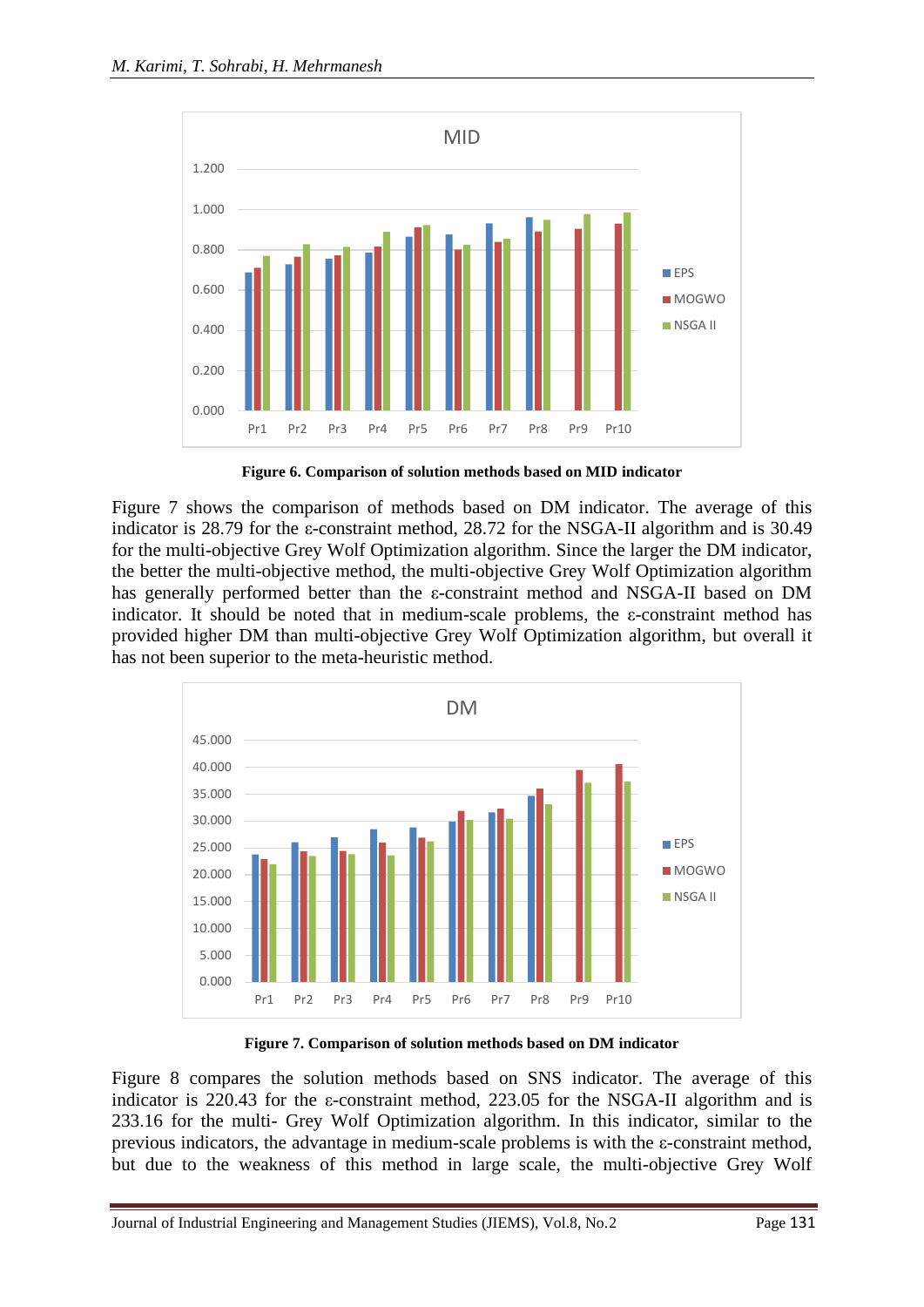Optimization algorithm has a significant advantage over the ε-constraint method. Also, a comparison of the meta-heuristic algorithms used shows that the NSGA-II algorithm has always achieved a lower level of SNS, indicating the weakness of this algorithm against multi-objective gray wolves.



**Figure 8. Comparison of solution methods based on SNS indicator**

In Figure 9, comparisons are made based on NPS indicator. As can be seen in this figure, the Grey Wolf Optimization algorithm and NSGA-II have a significant advantage over the εconstraint method

in all problems. The reason for this is that the multi-objective Grey Wolf Optimization algorithm is based on searching for the solution space, and it can provide far more Pareto solutions than the ε-constraint method. Comparisons also show that by increasing the dimensions of the problem, the Grey Wolf Optimization algorithm can provide a higher number of Pareto responses than NSGA-II algorithm.



**Figure 9. Comparison of solution methods based on NPS indicator**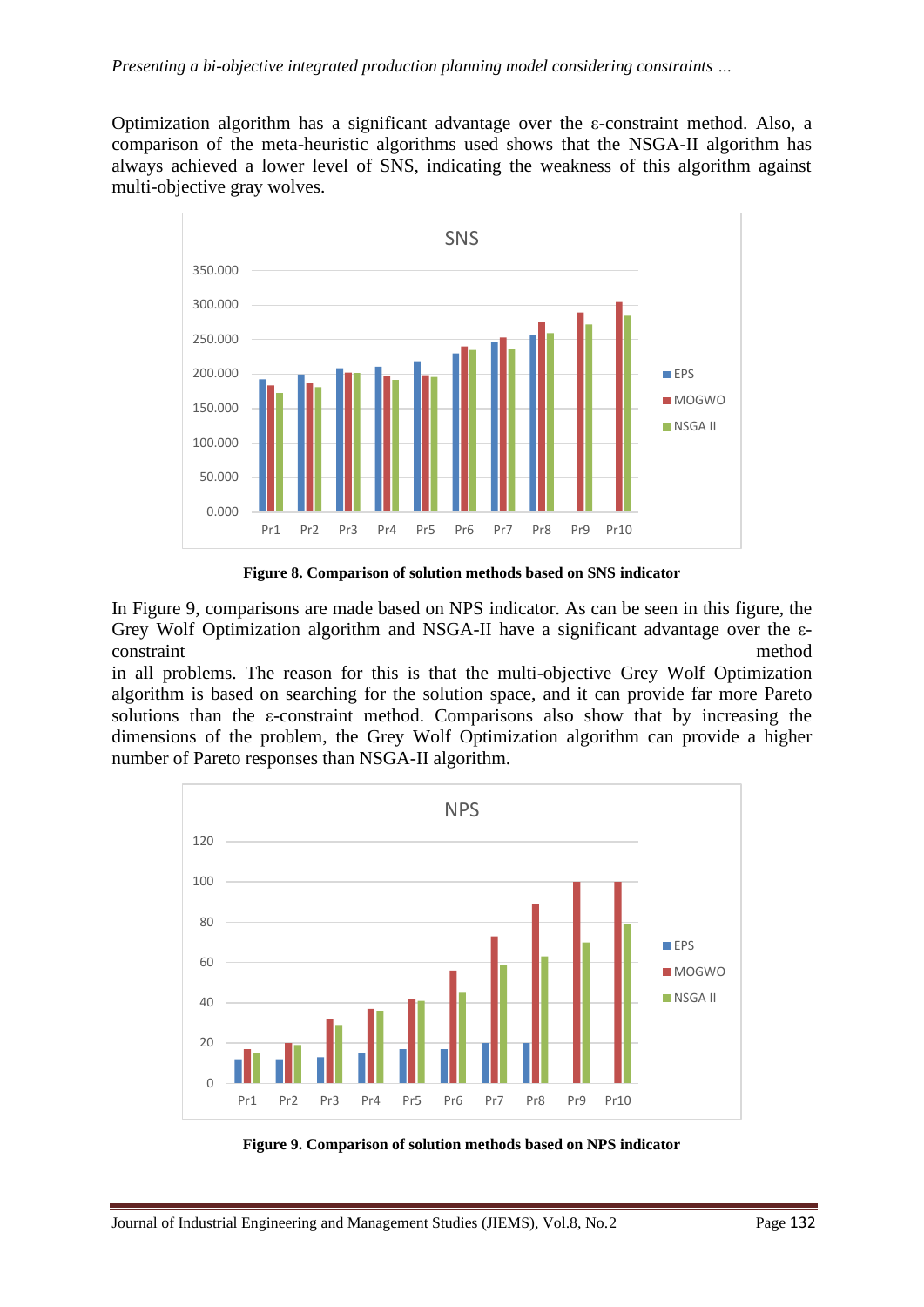The last comparison of the solution methods is based on their solving time, which is presented in Figure 10. Accordingly, the solving time of the ε-constraint method has been greatly increased by increasing the scale of the problem. But, the solving time of multiobjective Grey Wolf Optimization algorithm and NSGA-II algorithm have not been greatly increased. The average solving time is 1186 seconds for the ε-constraint method, is about 96.22 seconds for NSGA-II algorithm and is about 56 seconds for the multi-objective Grey Wolf Optimization algorithm, which shows a significant difference in solving time of three methods.



**Figure 10. Comparison of solution methods based on solving time**

It can be concluded that the multi-objective Grey Wolf Optimization algorithm can create very high quality and well-spread Pareto solutions at the Pareto front by spending much shorter time compared to ε-constraint method, which shows the efficiency of this metaheuristic solution method. Also, comparing this algorithm with the multi-objective genetic algorithm (NSGA-II), which is one of the most well-known meta-heuristic algorithms, shows the efficiency and superiority of the multi-objective Grey Wolf Optimization algorithm. This indicates the efficiency of the multi- objective grey wolf cross-breeding method among all the methods used.

#### **5.3. Sensitivity analysis of the model**

Given the importance of adjusting the basic parameters of the model, it is necessary to examine the sensitivity of the input parameters to the model and to apply the appropriate policies in order to improve the scheduling situation of the case study. After examining the various parameters of the mathematical model, it becomes clear that the production time parameter is effective in both the value of the first objective function and the value of the second objective function, so it will have a significant effect on Pareto front. Therefore, it is necessary to carefully examine the fluctuations of this parameter on Pareto front. So, the validation problem is reviewed. The values provided for processing time are fluctuated between -20% up to +20% and the set of Pareto solutions is extracted. The results of the study and comparison of Pareto solutions with the corresponding parameter changes are presented in Table 16 and Figure 11.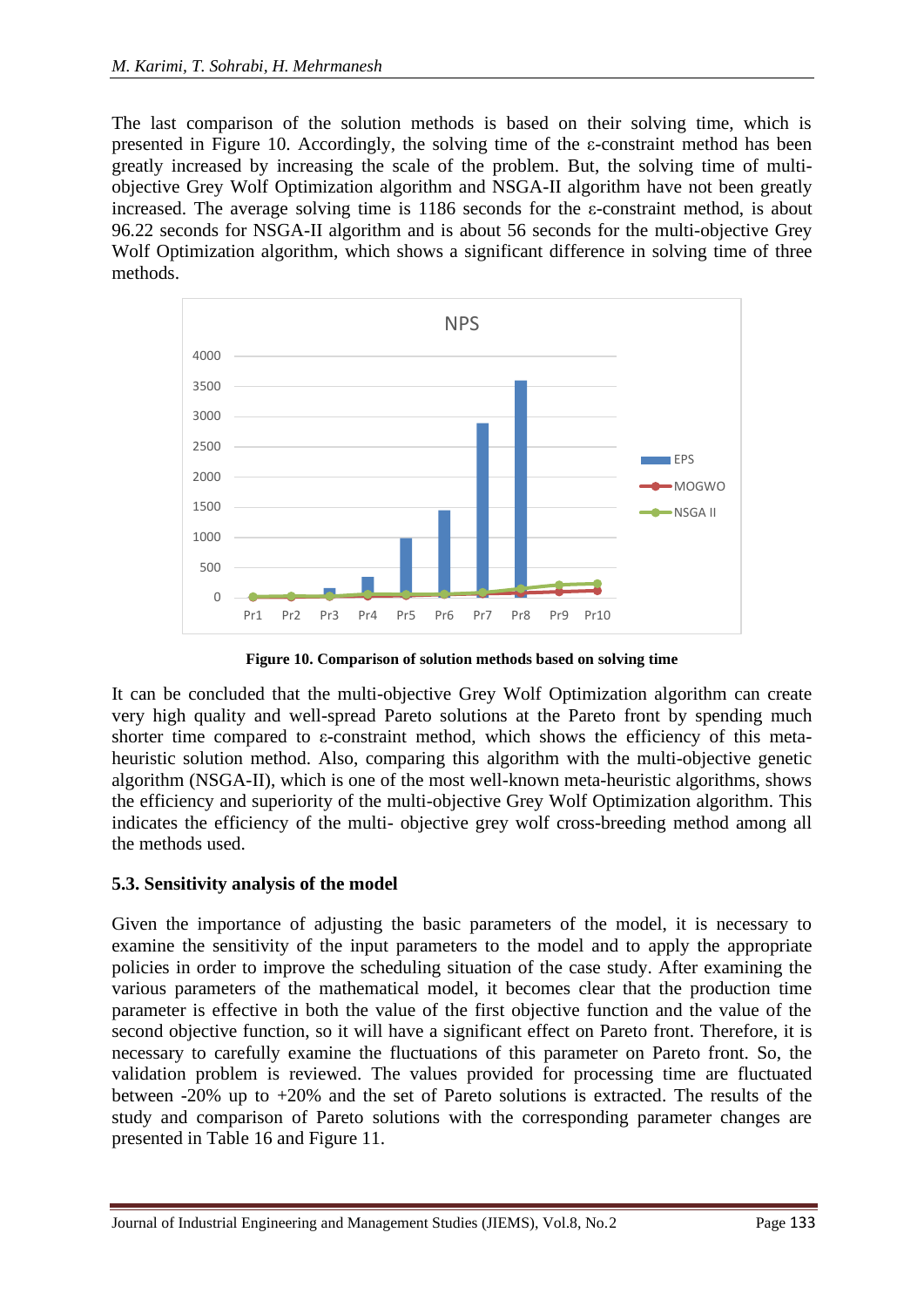| $0.0\%$ |      | $-10%$ |      | $-20%$  |       | 10%     |       | 20%    |      |
|---------|------|--------|------|---------|-------|---------|-------|--------|------|
| 197.5   | 5    | 197.5  | 4.85 | 189.7   | 2.75  | 181.23  | 1.54  | 197.5  | 5.35 |
| 195.7   | 4.55 | 195.7  | 4.4  | 188.68  | 2.495 | 180.607 | 1.451 | 195.7  | 4.9  |
| 193.9   | 4.1  | 193.9  | 3.95 | 187.66  | 2.24  | 179.984 | 1.362 | 193.9  | 4.45 |
| 192.1   | 3.65 | 192.1  | 3.5  | 186.64  | 1.985 | 179.361 | 1.273 | 192.1  | 4    |
| 190.3   | 3.2  | 190.3  | 3.05 | 185.62  | 1.73  | 178.738 | 1.184 | 190.3  | 3.55 |
| 188.5   | 2.75 | 188.5  | 2.6  | 185.62  | 1.475 | 178.115 | 1.095 | 188.5  | 3.1  |
| 186.7   | 2.3  | 186.7  | 2.15 | 182.14  | 1.22  | 177.21  | 1.006 | 186.7  | 2.65 |
| 184.45  | 1.85 | 184.45 | 1.7  | 180.469 | 0.965 | 176.869 | 0.917 | 184.45 | 2.2  |
| 181.3   | 1.4  | 181.3  | 1.25 | 178.57  | 0.71  | 176.246 | 0.828 | 181.15 | 1.75 |
| 178.15  | 0.95 | 178.15 | 0.8  | 176.785 | 0.455 | 175.623 | 0.739 | 178.15 | 1.3  |
| 175     | 0.5  | 175    | 0.35 | 175     | 0.2   | 175     | 0.65  | 175    | 0.85 |

**Table 16. Pareto solutions in terms of variations in processing time of orders**



**Figure 11. Comparison of Pareto front in terms of variations in order time parameter**

According to Figure 11, when the order processing time is reduced by 20% (coefficient of variation  $= -20\%$ ), the lowest Pareto front is obtained and the when the coefficient of variation is +20%, the highest Pareto front is obtained. This means that increasing the amount of processing time can significantly increase the value of the second objective function, but its effect on increasing the first objective function is very small.

# **6. Conclusion**

In this study, the problem of simultaneous determination of order acceptance, scheduling and batch delivery considering sequence-dependent setup and capacity constraint has been presented. Due to the novelty of this problem, a new horizon will be made available to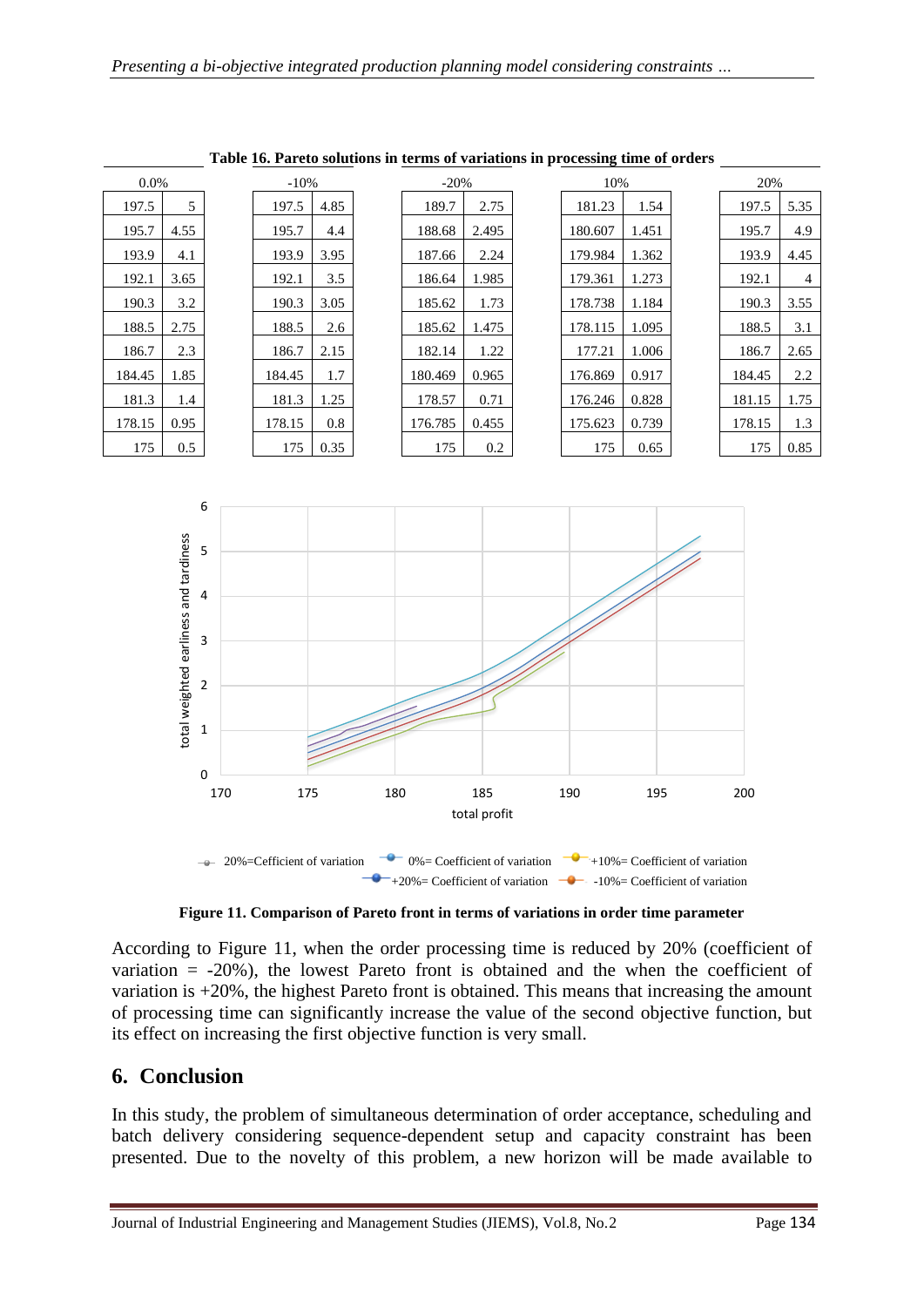researchers for further studies. This problem is a combination of the three problems of order acceptance, scheduling and batch delivery. Given the complexity of this new problem, some of the assumptions and conditions that are usually considered by researchers in separate study of these three problems were ignored in this study, which is the basis for defining new studies in this field.

Due to the applicability of the proposed mathematical model, the positive results can be used for various industries such as restaurants, dairy industry, drug delivery and medical equipment, etc. According to the results of sensitivity analysis, managers are advised to consider reducing processing time more than before. The reason for this is the effect of this factor on earliness and tardiness in the delivery of different orders. Therefore, managers are suggested to use higher skilled workers, machines with superior technology, higher quality raw materials, etc. to reduce processing time.

The superiority of our research over previous research includes the following: 1- The simultaneous optimization of profits and the total weighted earliness and tardiness as two conflicting objectives in the problem of combining order, scheduling and batch delivery2- The use of multi-objective Grey Wolf Optimization algorithm, which has not been used in studies of this field so far. 3- Providing an integrated model to examine the problem of simultaneous scheduling and batch delivery with the addition of the order acceptance approach, examining the benefits of an integrated view of the problem using exact and metaheuristic solutions are considered as the innovations of this research 4- According to the previous studies on the problem of order acceptance and scheduling, adding the batch delivery problem to the above study, adding the order acceptance problem to the problem of scheduling and batch delivery 5- Analyzing the problem, and achieving useful management results are considered as the innovations of this research.

The results of the validation of the mathematical model show that the objectives studied cannot be summed up because the optimization of one of them cannot obtain the ideal value for the other objective. It has also been shown that the multi-objective Grey Wolf Optimization algorithm is comparable to the exact solution methods. The second part of the numerical results compares the results of the ε-constraint method, NSGA-II algorithm and the multi-objective Grey Wolf Optimization algorithm. The results of this section show that by increasing the scale of the problem, the efficiency of the multi- objective Grey Wolf Optimization algorithm is better displayed, and in general, this method has a significant advantage relative to NSGA-II algorithm and ε-constraint in terms of DM, SNS and NPS indicators. Also, the solving time of this method is very shorter than that of the ε-constraint. Therefore, from a managerial point of view, a tool called the multi-objective Grey Wolf Optimization algorithm can be used as an efficient tool for supply and production managers, which is able to provide several optimal solutions with different profits, earliness and tardiness.

Suggestions for future studies are as follows:

- 1- It is recommended to study uncertainty in different parameters and to use the approaches of possibilistic programming, chance constrained programming and robust optimization in order to deal with all kinds of uncertainty.
- 2- Considering other goals such as minimizing costs and minimizing environmental impacts.
- 3- Considering other levels in the problem such as distributors, suppliers, etc.
- 4- Estimate the required demand with approaches such as Fuzzy Inference System and simulation.

Research limitations are as follows:

1- Due to the lack of information about the type of machines and how the machines are arranged in this study, these two factors have been omitted.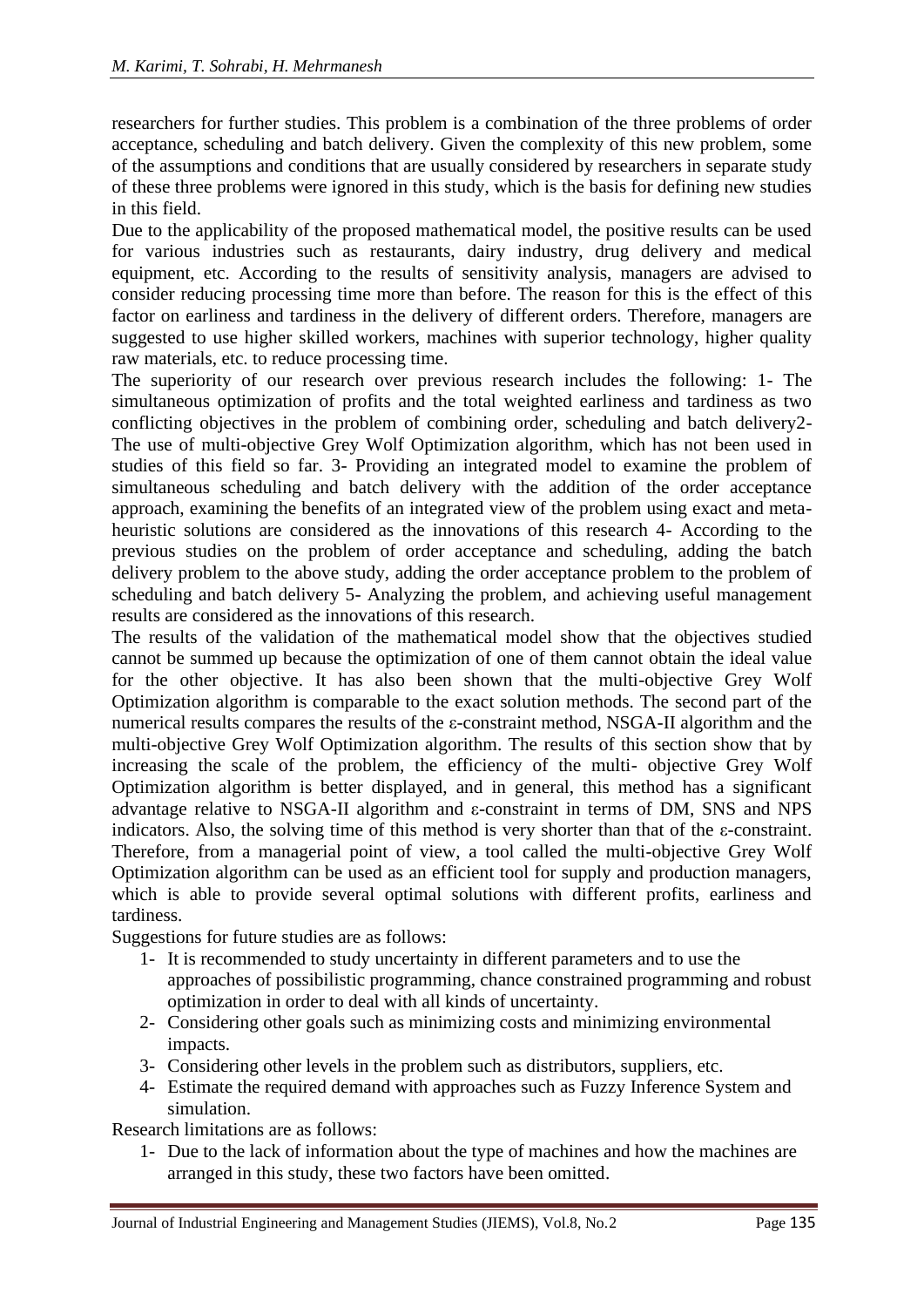2- Due to lack of information about the amount of budget intended, this factor is ignored.

# **References**

Ayough, A., and Khorshidvand, B., (2019). "Designing a manufacturing cell system by assigning workforce", *Journal of Industrial Engineering and Management*, Vol. 12, No. 1, pp. 13-26.

Ayough, A., Hosseinzadeh, M., and Motameni, A., (2020). "Job rotation scheduling in the Seru system: shake enforced invasive weed optimization approach", *Assembly Automation*.

Babaee Tirkolaee, E., Goli, A., Pahlevan, M., and Malekalipour Kordestanizadeh, R., (2019). "A robust bi-objective multi-trip periodic capacitated arc routing problem for urban waste collection using a multi-objective invasive weed optimization", *Waste Management & Research*, Vol. 37, No. 11, pp. 1089-1101.

Chen, Z.L., (1996). "Scheduling and common due date assignment with earliness-tardiness penalties and batch delivery costs", *European Journal of Operational Research*, Vol. 93, No. 1, pp. 49-60.

Dametew, A. W., Ketaw, D., and Frank, E., (2019). "Production planning and control strategies used as a gear train for the death and birth of manufacturing industries", *Journal of Optimization in Industrial Engineering*, Vol. 12, No. 2, pp. 21-32.

Ghasemi, P., and Khalili-Damghani, K., (2021). "A robust simulation-optimization approach for predisaster multi-period location–allocation–inventory planning", *Mathematics and computers in simulation*, Vol. 179, pp. 69-95.

Ghasemi, P., and Talebi Brijani, E., (2014). "An integrated FAHP-PROMETHEE approach for Selecting the best Flexible Manufacturing system", *European Online Journal of Natural and Social Sciences*, Vol. 3, No. 4, pp-1137.

Ghasemi, P., Khalili-Damghani, K., Hafezalkotob, A., and Raissi, S., (2020). "Stochastic optimization model for distribution and evacuation planning (A case study of Tehran earthquake)", *Socio-Economic Planning Sciences*, Vol. 71, 100745.

Goli, A., Tirkolaee, E.B., Malmir, B., Bian, G.B., and Sangaiah, A.K., (2019). "A multi-objective invasive weed optimization algorithm for robust aggregate production planning under uncertain seasonal demand", *Computing*, Vol. 101, No. 6, pp. 499-529.

Iranpoor, M., Ghomi, S.F., and Zandieh, M., (2014). "Order acceptance and due-date quotation in low machine rates", *Applied Mathematical Modelling*, Vol. 38, No. (7-8), pp. 2063-2072.

Jiang, D., Tan, J., and Li, B., (2017). "Order acceptance and scheduling with batch delivery", *Computers & Industrial Engineering*, Vol. 107, pp. 100-104.

Kück, M., and Freitag, M., (2021). "Forecasting of customer demands for production planning by local k-nearest neighbor models", *International Journal of Production Economics*, Vol. 231, 107837.

Lu, L., Ng, C.T., and Zhang, L., (2011). "Optimal algorithms for single-machine scheduling with rejection to minimize the makespan", *International Journal of Production Economics*, Vol. 130, No. 2, pp. 153-158.

Mgbemena, C.O., Chinwuko, E., and Ifowodo, H.F., (2020). "Production Constraints Modelling: A Tactical Review Approach", *Journal of Optimization in Industrial Engineering*, Vol. 13, No. 1, pp. 19-27.

Mirjalili, S., Mirjalili, S.M., and Lewis, A., (2014). "Grey wolf optimizer", *Advances in engineering software*, Vol. 69, pp. 46-61.

Mokhtari, H., (2015). "A nature inspired intelligent water drops evolutionary algorithm for parallel processor scheduling with rejection", *Applied Soft Computing*, Vol. 26, pp. 166-179.